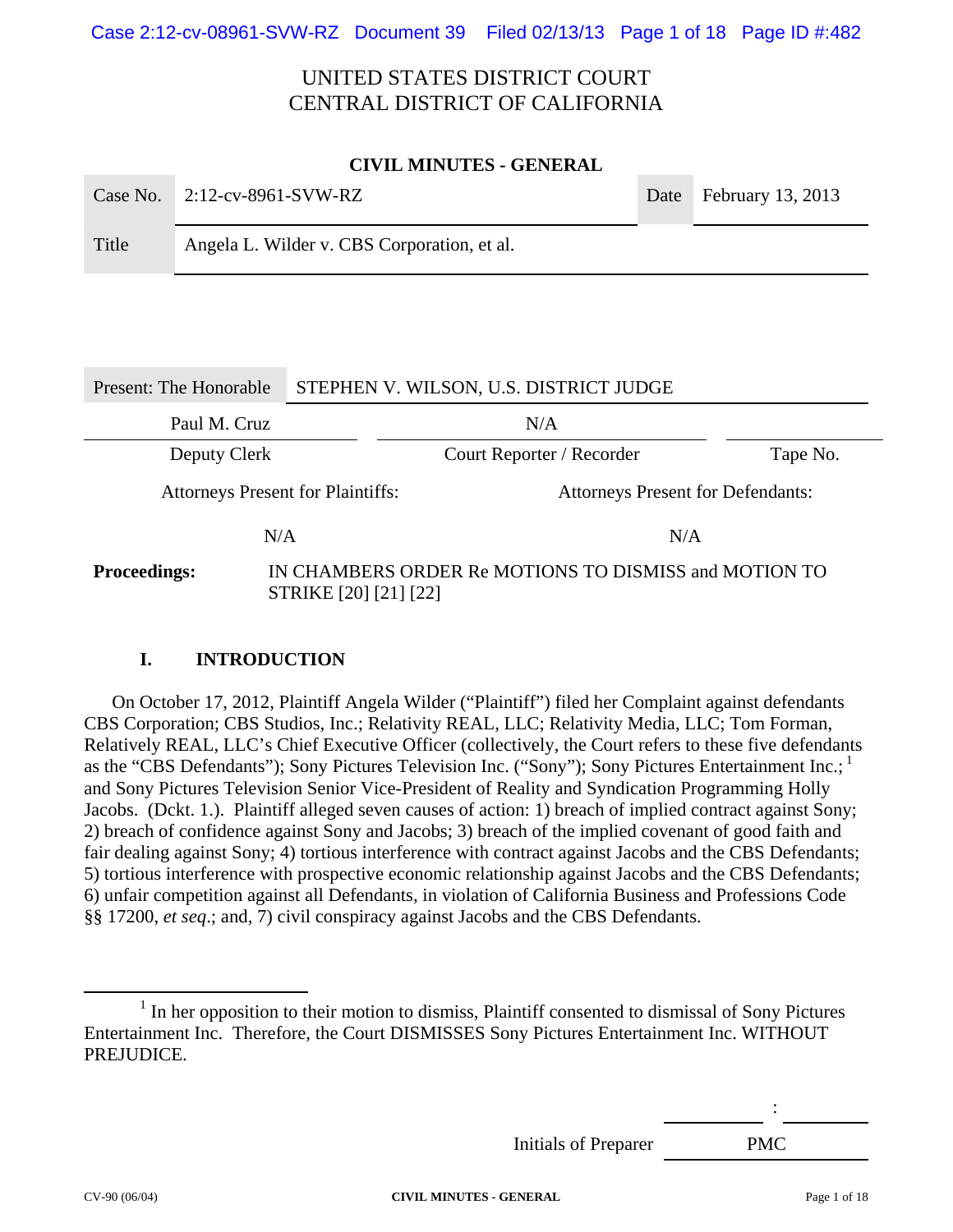Case 2:12-cv-08961-SVW-RZ Document 39 Filed 02/13/13 Page 2 of 18 Page ID #:483

# UNITED STATES DISTRICT COURT CENTRAL DISTRICT OF CALIFORNIA

#### **CIVIL MINUTES - GENERAL**

|       | Case No. $2:12$ -cv-8961-SVW-RZ             | Date February 11, 2013 |
|-------|---------------------------------------------|------------------------|
| Title | Angela L. Wilder v. CBS Corporation, et al. |                        |

 On December 14, 2012, the CBS Defendants brought their motion to dismiss Plaintiff's claims against them; on the same day, Sony and Jacobs, in a separate motion from the CBS Defendants, brought their motion to dismiss Plaintiff's claims against them. (Dckt. 20, 21.) For the reasons put forward in this Order, the Court DISMISSES Plaintiff's tortious inference with contract and prospective economic advantage, civil conspiracy, and breach of the implied covenant of good faith and fair dealing claims WITH PREJUDICE and DISMISSES Plaintiff's unfair competition claim to the extent it relies on Plaintiff's allegations of tortious interference and civil conspiracy. However, it DENIES Sony and Jacobs's motion to dismiss as to Plaintiff's breach of implied contract, breach of confidence, and unfair competition claim premised on the alleged breach of confidence. Furthermore, the Court GRANTS the CBS Defendants' special anti-SLAPP motion to strike (Dckt. 22).

### **II. FACTUAL BACKGROUND**

 Between 2004 and 2006, Plaintiff created a treatment entitled "The Mothers' Hood" (hereinafter, "the Treatment"). <sup>2</sup> Compl.  $\P\P$  43-44. The Treatment described a one-hour daily talk show "dedicated" solely to the interests of mothers and the myriad issues of motherhood," to be taped in front of a live audience. Compl. ¶¶ 45, 47. It proposed three to five hosts, each mothers, at least two of whom would be "well known established celebrities with household name recognition," who would share their parenting experiences and be featured in regular segments "interacting with their own children." Compl.  $\P\P$  48-50.<sup>3</sup>

In December of 2008, Plaintiff had a "pitch meeting" with Jacobs. Compl. ¶ 54. At the meeting, Wilder gave Jacobs a "very detailed" pitch of "The Mothers' Hood," and handed her two copies of the Treatment. Compl. ¶ 56. During the pitch, Wilder "emphasized that she not only wanted payment for the Treatment, but that if Sony decided to make the show, she would remain very involved in the development as an executive producer, writer, and co-host." Compl. ¶ 57. Though appearing to be interested in the Treatment throughout the pitch meeting, at its conclusion Jacobs told Plaintiff that she was going to "pass" on "The Mothers' Hood," and expressly told Plaintiff that neither she nor Sony wanted to turn her idea into a show. Compl. ¶¶ 58, 59.

Initials of Preparer PMC

: 100 pm

**CV-90 (06/04) CIVIL MINUTES - GENERAL** Page 2 of 18

 <sup>2</sup>  $^{2}$  A treatment is a condensed version of a screenplay: it presents the major features of the full project, and is usually prepared before a creator invests time in developing a full screenplay, often for the purpose of pitching the idea to potential financial backers.

 $3$  Plaintiff registered the treatment with the United States Copyright Office on May 23, 2006. Compl. ¶ 44. However, she does not assert a copyright infringement cause of action.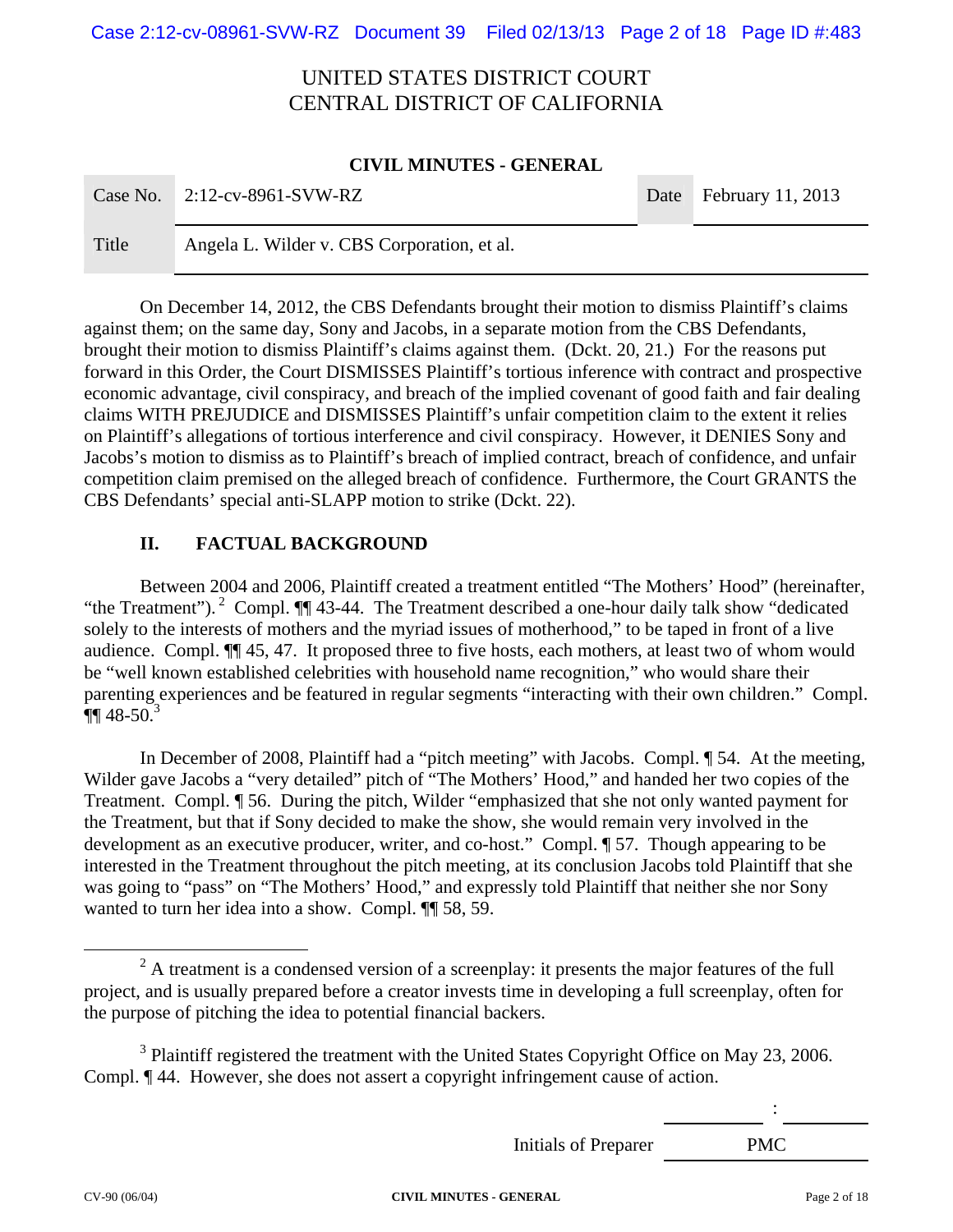Case 2:12-cv-08961-SVW-RZ Document 39 Filed 02/13/13 Page 3 of 18 Page ID #:484

# UNITED STATES DISTRICT COURT CENTRAL DISTRICT OF CALIFORNIA

#### **CIVIL MINUTES - GENERAL**

| Case No. | $2:12$ -cv-8961-SVW-RZ                      | Date February 13, 2013 |
|----------|---------------------------------------------|------------------------|
| Title    | Angela L. Wilder v. CBS Corporation, et al. |                        |

 In October of 2010, CBS aired "The Talk," a show "dedicated to motherhood and the issues faced by mothers in their everyday lives." Compl. ¶ 63. "The Talk" has a "number of remarkable similarities to the Treatment," including the subject matter (motherhood and the issues relating to it); the format (a one-hour daily show taped before a live audience); the hosts (five hosts, some of whom are celebrities). Compl. ¶ 64. The show was produced by CBS in partnership with RelativityREAL, LLC and its CEO, Tom Forman. Compl. ¶ 65.

 Plaintiff alleges that Jacobs and Forman had "very close ties" between December 2008 and the October 2010 debut of "The Talk," giving the CBS Defendants "direct and easy access" to the Treatment. Compl. ¶¶ 66-71. Plaintiff alleges that Jacobs provided the CBS Defendants with her Treatment and "other confidential information and materials," from which the CBS Defendants produced "The Talk." Compl. ¶ 72.

### **III. LEGAL STANDARD**

A motion to dismiss under Rule 12(b)(6) challenges the legal sufficiency of the claims stated in the complaint. See Fed. R. Civ. Proc. 12(b)(6). To survive a motion to dismiss, the plaintiff's complaint "must contain sufficient factual matter, accepted as true, to 'state a claim to relief that is plausible on its face.'" Ashcroft v. Iqbal, 556 U.S. 662, 678 (2009) (quoting Bell Atlantic Corp. v. Twombly, 550 U.S. 544, 570 (2007)). "A claim has facial plausibility when the plaintiff pleads factual content that allows the court to draw the reasonable inference that the defendant is liable for the misconduct alleged." Id. A complaint that offers mere "labels and conclusions" or "a formulaic recitation of the elements of a cause of action will not do." Id.; see also Moss v. U.S. Secret Serv., 572 F.3d 962, 969 (9th Cir. 2009) (citing Iqbal, 129 S. Ct. at 1951).

In reviewing a Rule 12(b)(6) motion, the Court must accept all allegations of material fact as true and construe the allegations in the light most favorable to the nonmoving party. Daniel v. County of Santa Barbara, 288 F.3d 375, 380 (9th Cir. 2002). Accordingly, while a court is not required to accept a pleader's legal conclusions as true, the court must "draw all reasonable inferences in favor of the plaintiff, accepting the complaint's [factual] allegations as true." Knievel v. ESPN, 393 F.3d 1068, 1080 (9th Cir. 2005).

The court may grant a plaintiff leave to amend a deficient claim "when justice so requires." Fed. R. Civ. P. 15(a)(2). "Five factors are frequently used to assess the propriety of a motion for leave to amend: (1) bad faith, (2) undue delay, (3) prejudice to the opposing party, (4) futility of amendment; and

Initials of Preparer PMC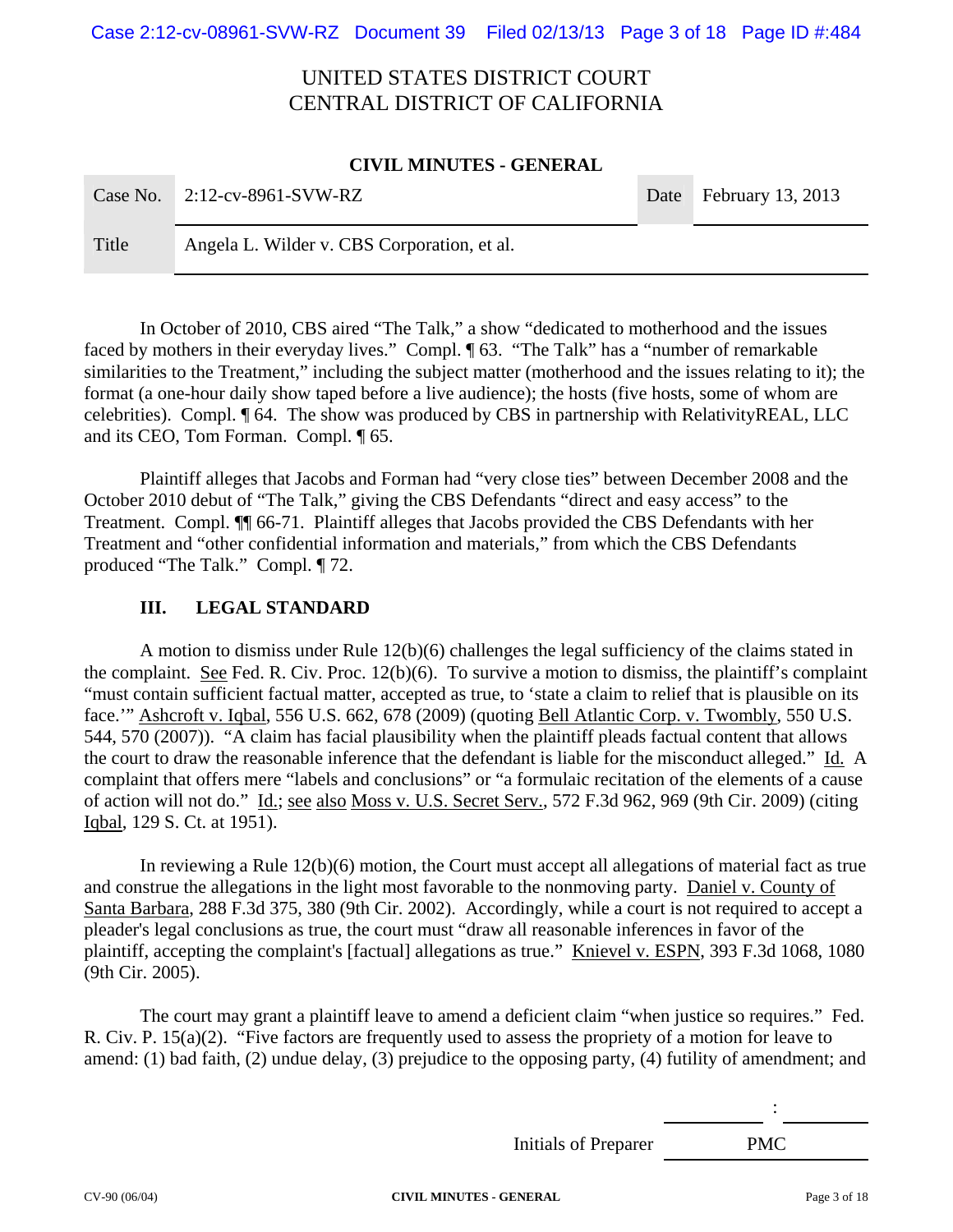Case 2:12-cv-08961-SVW-RZ Document 39 Filed 02/13/13 Page 4 of 18 Page ID #:485

# UNITED STATES DISTRICT COURT CENTRAL DISTRICT OF CALIFORNIA

#### **CIVIL MINUTES - GENERAL**

| Case No. | $2:12$ -cv-8961-SVW-RZ                      | Date February 11, 2013 |
|----------|---------------------------------------------|------------------------|
| Title    | Angela L. Wilder v. CBS Corporation, et al. |                        |

(5) whether plaintiff has previously amended his Complaint." Allen v. City of Beverly Hills, 911 F.2d 367, 373 (9th Cir. 1990) (citing Ascon Properties, Inc. v. Mobil Oil Co., 866 F.2d 1149, 1160 (9th Cir. 1989)).

Where a motion to dismiss is granted, "leave to amend should be granted 'unless the court determines that the allegation of other facts consistent with the challenged pleading could not possibly cure the deficiency.'" DeSoto v. Yellow Freight Sys., Inc., 957 F.2d 655, 658 (9th Cir. 1992) (quoting Schreiber Distrib. Co. v. Serv-Well Furniture Co., 806 F.2d 1393, 1401 (9th Cir. 1986)). In other words, where leave to amend would be futile, the Court may deny leave to amend. See Desoto, 957 F.2d at 658; Schreiber, 806 F.2d at 1401.

### **IV. DISCUSSION**

### **A. Breach of Implied Contract**

 Under California law, when "an idea is furnished by one party to another, a contract sometimes may be implied even in the absence of an express promise to pay." Grosso v. Miramax Film Corp., 383 F.3d 965, 967 (9th Cir. 2004) (citing Desny v. Wilder, 46 Cal. 2d 715 (1956)). Such a contract exists where "the circumstances preceding and attending disclosure, together with the conduct of the offeree acting with knowledge of the circumstances, show a promise to pay[.]'" Grosso, 383 F.3d at 967 (quoting Desny, 46 Cal. 2d at 738). $4$ 

To establish a so-called "Desny" claim, a plaintiff must show that she "prepared the work, disclosed the work to the offeree for sale, and did so under circumstances from which it could be concluded that the offeree voluntarily accepted the disclosure knowing the conditions on which it was tendered and the reasonable value of the work." Grosso, 383 F.3d at 967. Here, Plaintiff adequately

Initials of Preparer PMC

: 100 pm

**CV-90 (06/04) CIVIL MINUTES - GENERAL** Page 4 of 18

 $\overline{4}$ <sup>4</sup> Breach of implied contract claims are common in the film and television industry: writers often pitch scripts or concepts to producers "with the understanding that the writer will be paid if the material is used." Montz v. Pilgrim Films & Television, Inc., 649 F.3d 975, 979 (9th Cir. 2011) cert. denied, 132 S. Ct. 550, 181 L. Ed. 2d 410 (U.S. 2011). If the ideas and concepts pitched are used without compensating the writer, the writer cannot find recourse under copyright law, because ideas cannot be copyrighted. See id. ("Since an idea cannot be copyrighted, a concept for a film or television show cannot be protected by a copyright.") (citing17 U.S.C. § 102). Breach of implied contract claims provide writers a remedy for using the ideas communicated during a pitch meeting without paying the writer. Id.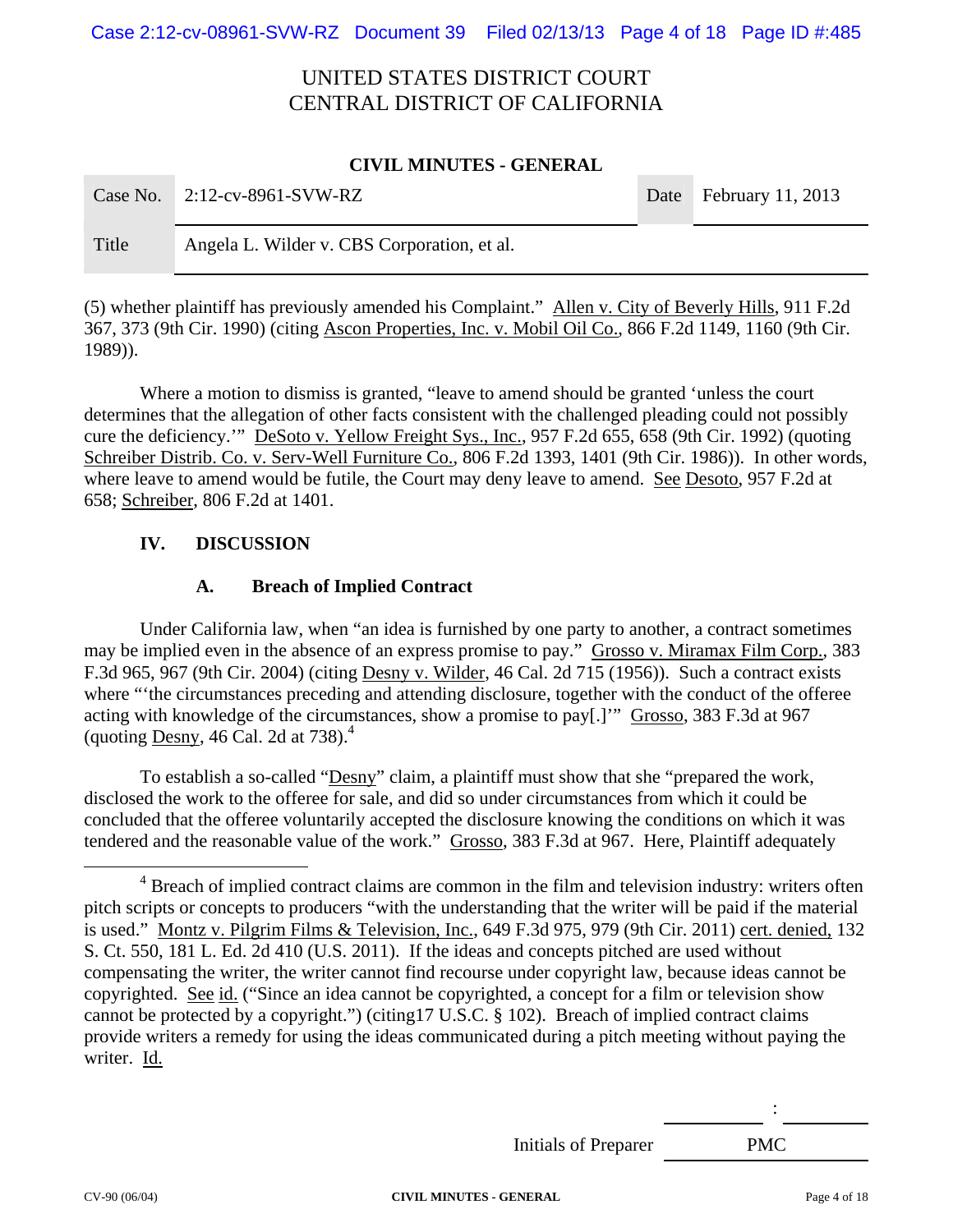Case 2:12-cv-08961-SVW-RZ Document 39 Filed 02/13/13 Page 5 of 18 Page ID #:486

# UNITED STATES DISTRICT COURT CENTRAL DISTRICT OF CALIFORNIA

#### **CIVIL MINUTES - GENERAL**

|       | Case No. $\vert 2:12$ -cv-8961-SVW-RZ       | Date February 13, 2013 |
|-------|---------------------------------------------|------------------------|
|       |                                             |                        |
| Title | Angela L. Wilder v. CBS Corporation, et al. |                        |

alleges each element of her Desny claim. First, she alleges that she created the Treatment between 2004 and 2006, and describes in detail the ideas and concepts in the Treatment in her complaint. See Compl. ¶¶ 43-50. She further alleges that she disclosed the work to Sony (through Jacobs) for sale at the December 2008 pitch meeting, not only by orally communicating to Jacobs her ideas, but also by giving Jacobs two copies of the Treatment. Compl. ¶¶ 55-58. Finally, she alleges that circumstances from which it could be concluded that Sony accepted the Treatment "knowing the conditions on which it was tendered": Plaintiff alleges that during the December 2008 pitch meeting, she told Jacobs that she "not only wanted payment for the Treatment, but that if Sony decided to make the show, she would remain very involved in the development as an executive producer, writer, and co-host." Compl. ¶ 57. Such complaints plainly state a claim under Desny. See Montz v. Pilgrim Films & Television, Inc., 649 F.3d 975, 977-78 (9th Cir. 2011) cert. denied, 132 S. Ct. 550 (U.S. 2011) (holding that plaintiffs stated a Desny claim upon alleging that they pitched their idea for a television show "for the express purpose of offering to partner with the Defendants in the production, broadcast and distribution of the Concept"); Grosso, 383 F.3d at 967 (holding that a plaintiff asserted a Desny claim upon alleging that "the idea was submitted by Plaintiff to Defendants with the understanding and expectation, fully and clearly understood by Defendants that Plaintiffs would be reasonably compensated for its use by Defendants").

Sony attempts to distinguish Desny and Grosso by arguing that, in those cases, the defendant who produced the show based on those plaintiffs' original work was the same defendant to whom the plaintiff had made the pitch. Here, Sony argues that because it did not produce the show (CBS did) it cannot be liable under Desny; however, this is a distinction without a difference. In Montz, the plaintiffs alleged that the defendant to whom they pitched their idea for a television show partnered with another production company to make a show allegedly based on plaintiffs' original ideas; the Ninth Circuit found that the plaintiff had stated a claim against *both* the company to whom the plaintiffs had made the pitch as well as its partner company. See 649 F.3d at 978. Similarly, Plaintiff here alleges that Sony breached the implied contract by "assisting others in producing and distributing 'The Talk.'" Compl. ¶ 86. The alleged breach was sharing the information with the CBS Defendants and assisting them in producing The Talk without properly compensating Plaintiff, an allegation that plainly states a Desny claim.

### **B. Breach of Confidence**

"To prevail on a claim for breach of confidence under California law, a plaintiff must demonstrate that: (1) the plaintiff conveyed 'confidential and novel information' to the defendant; (2) the defendant had knowledge that the information was being disclosed in confidence; (3) there was an understanding between the defendant and the plaintiff that the confidence be maintained; and (4) there was a disclosure or use in violation of the understanding." Berkla v. Corel Corp., 302 F.3d 909, 917 (9th

Initials of Preparer PMC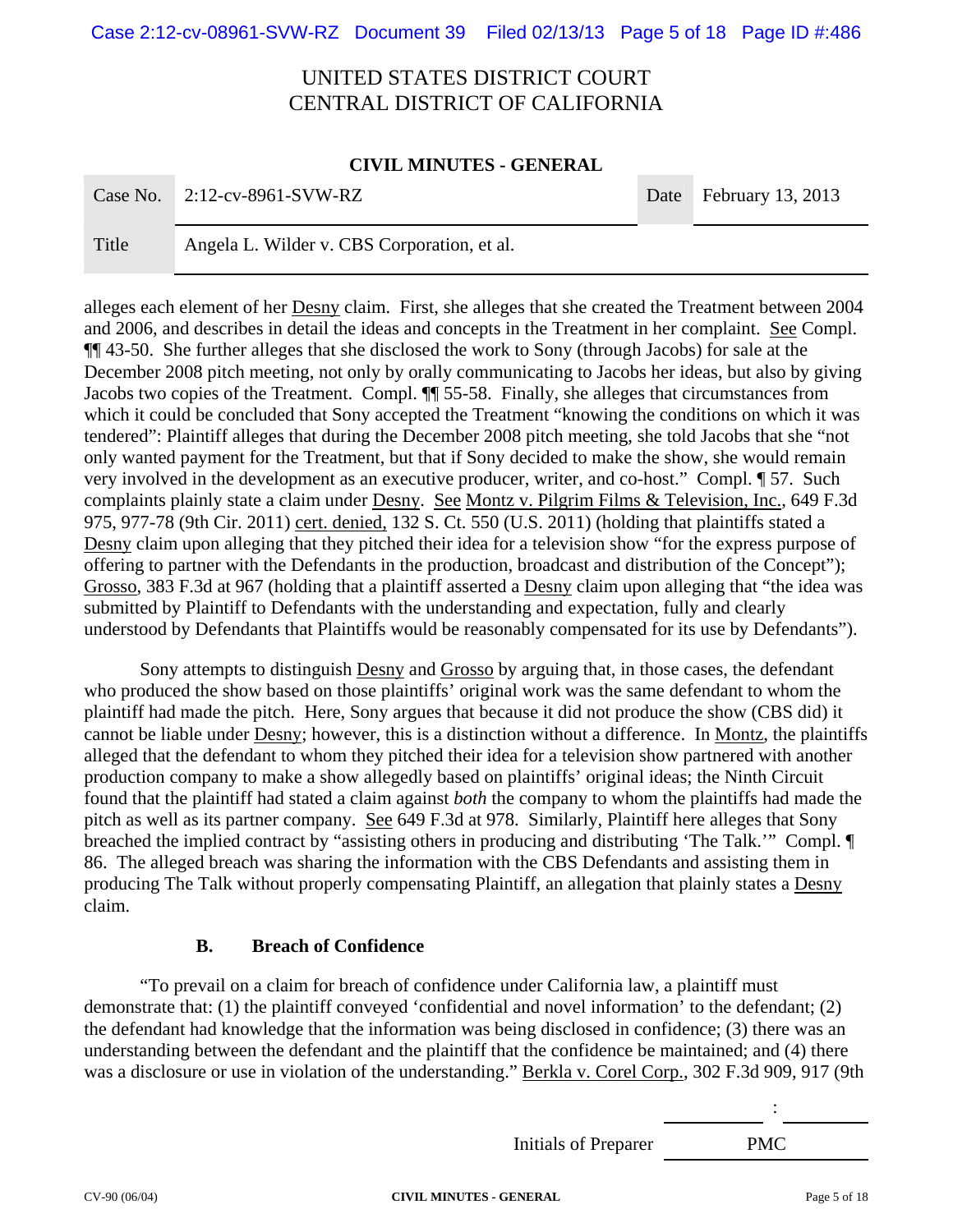Case 2:12-cv-08961-SVW-RZ Document 39 Filed 02/13/13 Page 6 of 18 Page ID #:487

# UNITED STATES DISTRICT COURT CENTRAL DISTRICT OF CALIFORNIA

#### **CIVIL MINUTES - GENERAL**

|       | Case No. $2:12$ -cv-8961-SVW-RZ             | Date February 11, 2013 |
|-------|---------------------------------------------|------------------------|
| Title | Angela L. Wilder v. CBS Corporation, et al. |                        |

Cir. 2002) (internal citations and quotation marks omitted); see also Tele-Count Engineers, Inc. v. Pac. Tel. & Tel. Co., 168 Cal. App. 3d 455, 462-465 (1985). Plaintiff has adequately alleged each element: she conveyed confidential and novel information when she discussed the Treatment and handed two copies of it to Jacobs during the December 2008 pitch meeting, see Compl. ¶ 56; based on standard industry and custom, Jacobs and Sony knew that Plaintiff was disclosing her ideas in confidence and that confidence was to be maintained, see Compl. ¶ 73; and Sony and Jacobs subsequently used the information in partnership with the CBS Defendants to produce The Talk, see Compl. ¶ 72. Sony argues that these allegations are insufficient to survive Twombly's requirements; however, post-Twombly decisions have found similar allegations sufficient to state a claim for breach of confidence. See Montz, 649 F.3d at 977-78 (holding that plaintiffs stated a breach of confidence claim upon alleging that they disclosed their idea for a television show "pursuant to the standard custom and practice in the industry," including that "Plaintiffs' disclosure of their ideas and concepts was strictly confidential [and] that Defendants would not disclose, divulge, or exploit the Plaintiffs' ideas and concepts without obtaining the Plaintiffs' consent").

Jacobs argues that, as Sony's agent, she cannot be liable for a breach of confidence claim. Jacobs is wrong as a matter of law: in California, an agent is "always liable for his [or her] own torts, whether his [or her] employer is liable or not." Shafer v. Berger, Kahn, Shafton, Moss, Figler, Simon & Gladstone, 107 Cal. App. 4th 54, 68 (2003) (internal citations and quotation marks omitted). Thus, if "a tortious act has been committed by an agent acting under authority of his principal, the fact that the principal thus becomes liable does not . . . exonerate the agent from liability." Id. (internal citations and quotation marks omitted).

### **C. Breach of Implied Covenant of Good Faith and Fair Dealing**

"Every contract imposes on each party a duty of good faith and fair dealing in each performance and in its enforcement." Careau & Co. v. Sec. Pac. Bus. Credit, Inc., 222 Cal. App. 3d 1371, 1393 (1990) (internal citations and quotation marks omitted). However, allegations that "do not go beyond the statement of a mere contract breach and, relying on the same alleged acts, simply seek the same damages or other relief already claimed in a companion contract cause of action" are to be "disregarded as superfluous[.]" Id. at 1395; see also Guz v. Bechtel Nat. Inc., 24 Cal. 4th 317, 352, 8 P.3d 1089, 1112 (2000) ("A breach of the contract may also constitute a breach of the implied covenant of good faith and fair dealing. But insofar as the employer's acts are directly actionable as a breach of an implied-in-fact contract term, a claim that merely realleges that breach as a violation of the covenant is superfluous.").

Initials of Preparer PMC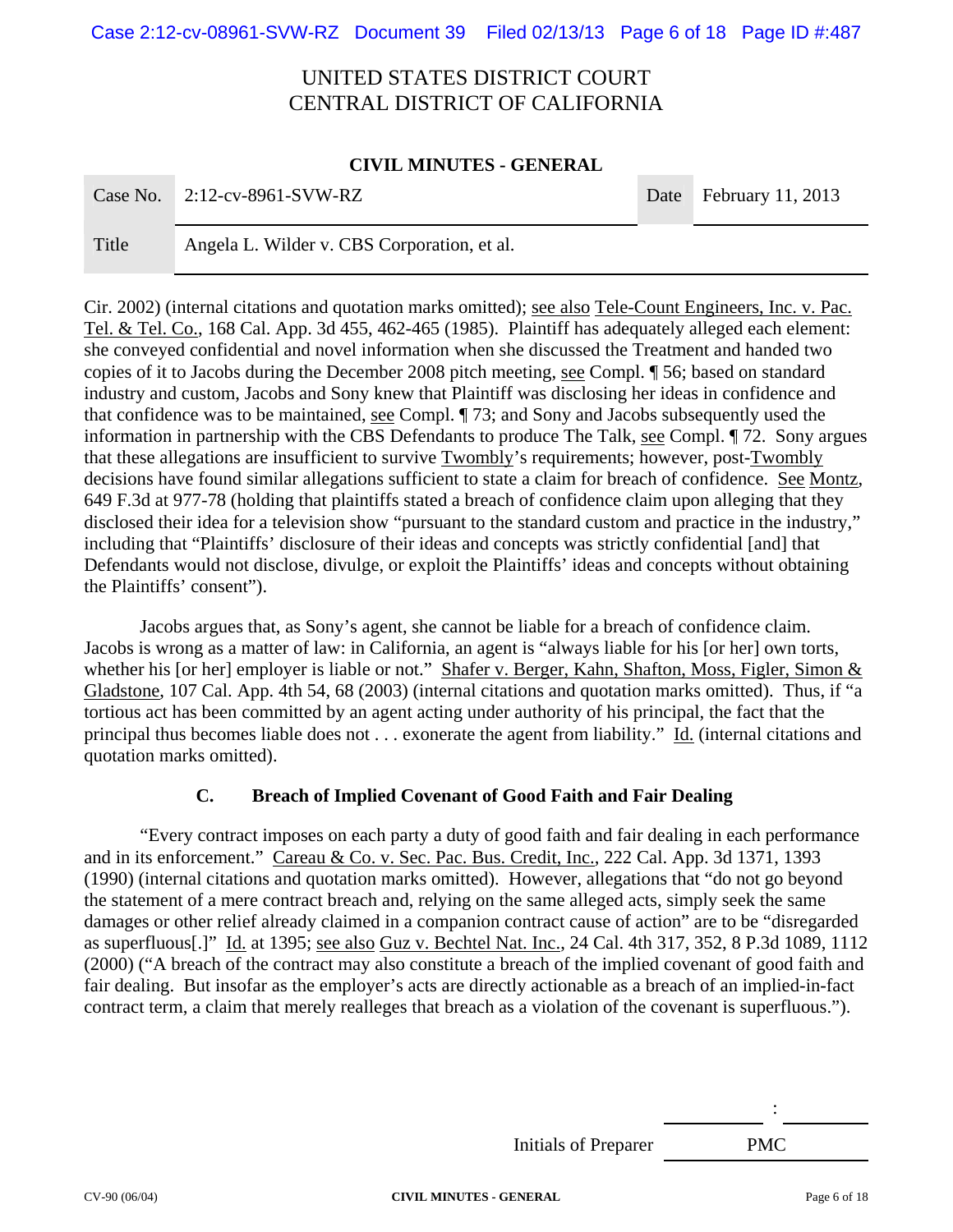Case 2:12-cv-08961-SVW-RZ Document 39 Filed 02/13/13 Page 7 of 18 Page ID #:488

# UNITED STATES DISTRICT COURT CENTRAL DISTRICT OF CALIFORNIA

#### **CIVIL MINUTES - GENERAL**

| Case No. | $2:12$ -cv-8961-SVW-RZ                      | Date February 13, 2013 |
|----------|---------------------------------------------|------------------------|
| Title    | Angela L. Wilder v. CBS Corporation, et al. |                        |

Here, Plaintiff's allegations for breach of the implied duty of good faith and fair dealing contains nothing more than a recitation of her breach of implied contract claim, and the remedies she seeks for this alleged breach are exactly the damages for her breach of contract claim. See Compl. ¶¶ 87, 110- 102. Thus, Plaintiff's breach of the implied covenant of good faith and fair dealing claim is superfluous, and is therefore DISMISSED. See Agosta v. Astor, 120 Cal. App. 4th 596, 608, 15 Cal. Rptr. 3d 565, 573 (2004) (dismissing a claim for breach of the implied covenant of good faith and fair dealing where the plaintiff sought only the "losses associated with the termination of his contract benefits").

### **D. Plaintiff's Unfair Competition Claim Arising out of Her Breach of Confidence Claim**

 California Business & Professions Code Section 17200 prohibits "any unlawful, unfair, or fraudulent" business practices. Cal Bus. & Prof. Code § 17200; see also Sprewell v. Golden State Warriors, 266 F.3d 979, 992 ("To state a claim under the Unfair Practices Act, [Plaintiff] must demonstrate that the [Defendant] engaged in a business practice that was unlawful or unfair."). Section 17200 "borrows violations of other laws and treats them as unlawful practices." Cel-Tech Communications, Inc. v. Los Angeles Cellular Tel. Co., 20 Cal. 4th 163, 180 (1999). Unlawful acts are "anything that can properly be called a business practice and that at the same time is forbidden by law ... be it civil, criminal, federal, state, or municipal, statutory, regulatory, or court-made[.]" Sybersound Records, Inc. v. UAV Corp., 517 F.3d 1137, 1151 (9th Cir. 2008) (internal citations and quotation marks omitted). In other words, Sony's unfair competition liability is co-extensive with its tort liability. As discussed above, Plaintiff has adequately alleged a breach of confidence claim against Sony and Jacobs; thus, she has adequately alleged an unfair competition claim against them, to the extent that it arises out of the alleged breach of confidence. See Berkla v. Corel Corp., 66 F. Supp. 2d 1129, 1151 (E.D. Cal. 1999) ("[T]he summary judgment result for the unfair competition claim . . . is the same as the breach of confidence.").

### **E. Plaintiff's Tortious Interference, Civil Conspiracy, and Related Unfair Competition Claims**

Plaintiff's remaining four causes of action, asserted against the CBS Defendants and Jacobs, are: 1) tortious interference with contract; 2) tortious interference with prospective business relationships; 3) unfair competition (a violation of California's Business and Professions Code §§ 17200, *et seq*.); and, 4) civil conspiracy. See Compl. ¶¶ 103-125. These Defendants contend that each cause of action is preempted by the Copyright Act of 1976.

Initials of Preparer PMC

: 100 pm

**CV-90 (06/04) CIVIL MINUTES - GENERAL** Page 7 of 18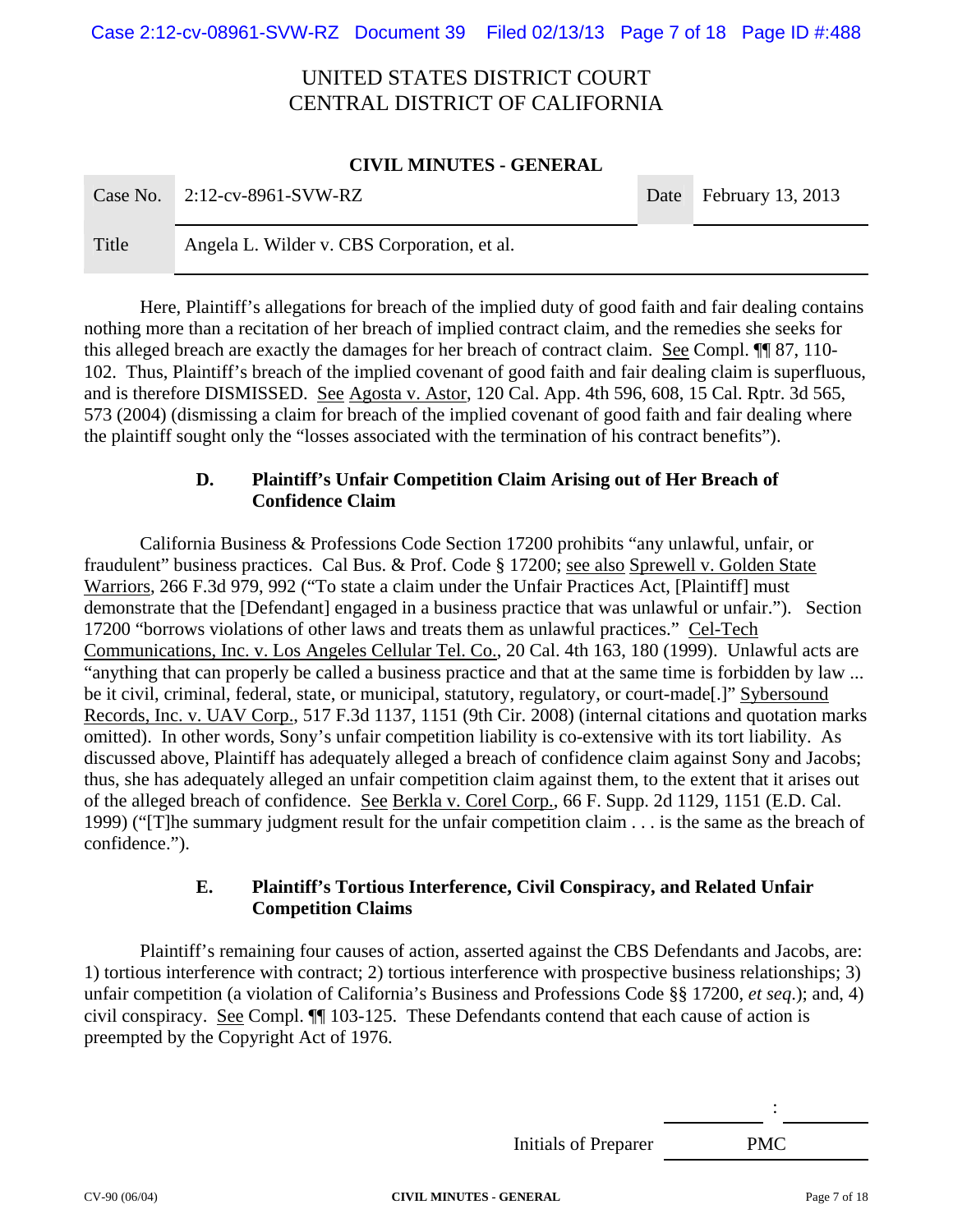Case 2:12-cv-08961-SVW-RZ Document 39 Filed 02/13/13 Page 8 of 18 Page ID #:489

# UNITED STATES DISTRICT COURT CENTRAL DISTRICT OF CALIFORNIA

#### **CIVIL MINUTES - GENERAL**

|       | Case No. $2:12$ -cv-8961-SVW-RZ             | Date February 11, 2013 |
|-------|---------------------------------------------|------------------------|
| Title | Angela L. Wilder v. CBS Corporation, et al. |                        |

 17 U.S.C. § 301(a) provides that "all legal or equitable rights that are equivalent to any of the exclusive rights within the general scope of copyright . . . are governed exclusively by this title . . . . [and] no person is entitled to any such right or equivalent right in any such work under the common law or statutes of any State." See also Sybersound Records, Inc. v. UAV Corp., 517 F.3d 1137, 1150 (9th Cir. 2008) ("The Copyright Act explicitly preempts state laws that regulate in the area of copyright."). The Ninth Circuit has adopted a "two-part test to determine whether a state law claim is preempted by the Act." Laws v. Sony Music Entm't, Inc., 448 F.3d 1134, 1137-38 (9th Cir. 2006). First, a court must determine "whether the 'subject matter' of the state law claim falls within the subject matter of copyright as described in 17 U.S.C. §§ 102 and 103." Id. (footnotes omitted). If it does, a court must then determine "whether the rights asserted under state law are equivalent to the rights contained in 17 U.S.C. § 106, which articulates the exclusive rights of copyright holders." Id. (citing Downing v. Abercrombie & Fitch*,* 265 F.3d 994, 1003 (9th Cir. 2001)).

1. Subject Matter

 Section 102 and 103 of the Act "identify the works of authorship that constitute the 'subject matter' of copyright." Laws, 448 F.3d at 1139. Section 102(a) extends copyright protection to "original works of authorship fixed in any tangible medium of expression . . . from which they can be . . . reproduced, . . . either directly or with the aid of a machine or device." 17 U.S.C. § 102(a). Although copyright *protection* does not extend to *ideas* fixed in a tangible medium, see 17 U.S.C. § 102, "[f]or *preemption* purposes, ideas and concepts that are fixed in a tangible medium [*i.e.* written down] fall within the scope of copyright." Montz v. Pilgrim Films & Television, Inc., 649 F.3d 975, 979 (9th Cir. 2011) cert. denied, 132 S. Ct. 550, 181 L. Ed. 2d 410 (U.S. 2011) (emphasis added); see also id. ("The shadow actually cast by the Act's preemption is notably broader than the wing of its protection.") (internal citations and quotation marks omitted).

Plaintiff does not dispute that the subject matter of her claims—the Treatment—is an idea "fixed in a tangible medium," and therefore falls within the subject matter of the Copyright Act for preemption purposes. Thus, the first-prong of the preemption test is satisfied.

### 2. Equivalent Rights

To satisfy the "equivalent rights" part of the preemption test, the Ninth Circuit has held that the alleged misappropriation

"must be equivalent to rights within the general scope of copyright as specified by section 106 of the Copyright Act. Section 106 provides a copyright owner with the exclusive rights of

Initials of Preparer PMC

: 100 pm

**CV-90 (06/04) CIVIL MINUTES - GENERAL** Page 8 of 18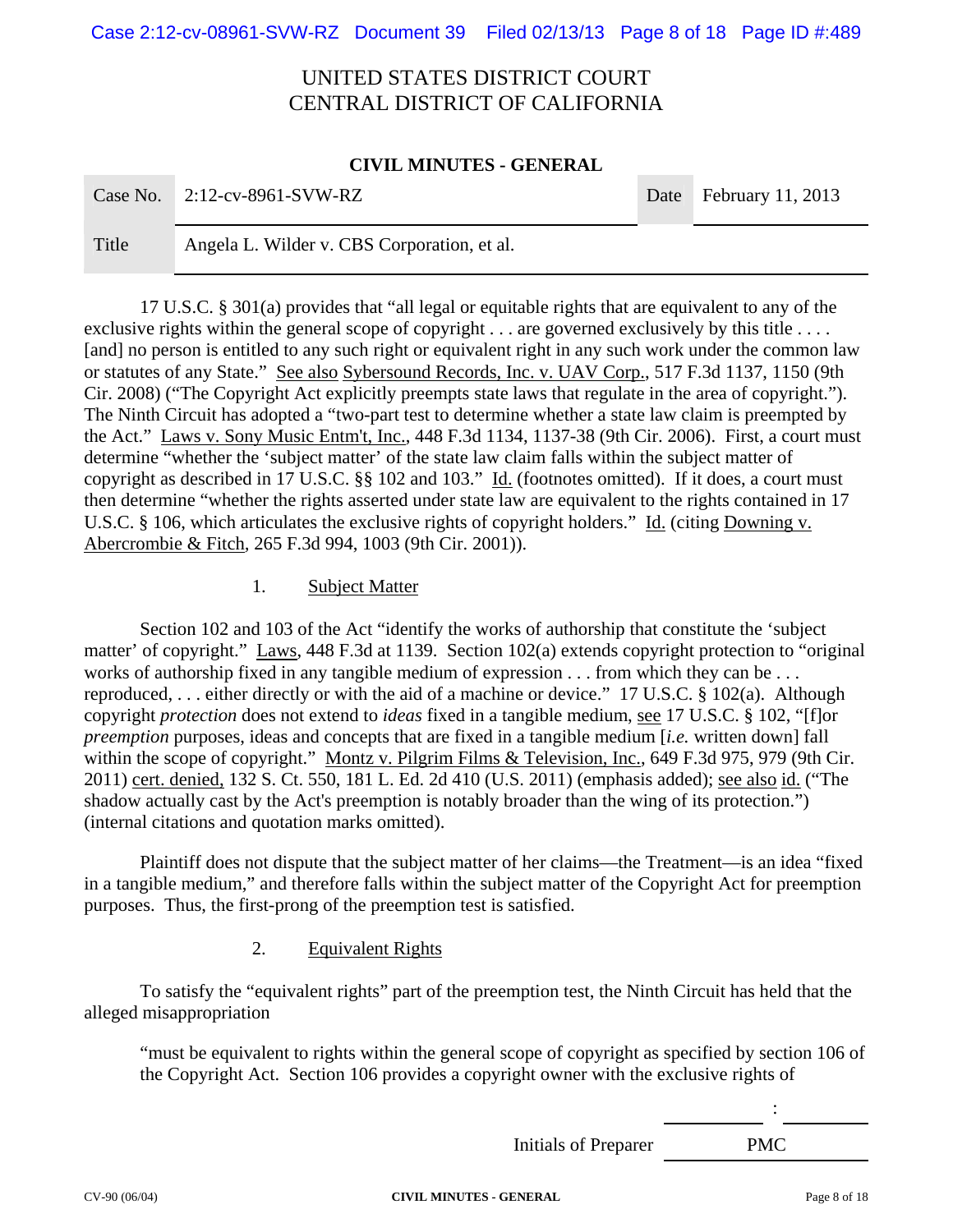Case 2:12-cv-08961-SVW-RZ Document 39 Filed 02/13/13 Page 9 of 18 Page ID #:490

# UNITED STATES DISTRICT COURT CENTRAL DISTRICT OF CALIFORNIA

#### **CIVIL MINUTES - GENERAL**

|       | Case No. $2:12$ -cv-8961-SVW-RZ             | Date February 13, 2013 |
|-------|---------------------------------------------|------------------------|
| Title | Angela L. Wilder v. CBS Corporation, et al. |                        |

reproduction, preparation of derivative works, distribution, and display. To survive preemption, the state cause of action must protect rights which are qualitatively different from the copyright rights. The state claim must have an extra element which changes the nature of the action."

Laws, 448 F.3d at 1143 (quoting Del Madera Props. v. Rhodes & Gardner, 820 F.2d 973 (9th Cir. 1987), overruled on other grounds by Fogerty v. Fantasy, Inc., 510 U.S. 517 (1994)).

### a. *Plaintiff's Tortious Interference and Conspiracy Claims*<sup>5</sup>

To the extent that tortious interference claims rely on an allegation that an original idea has been used, these causes of action fall within the "large variety of [pre-empted state law] causes of action." NIMMER ON COPYRIGHT, §§ 19D.03[B], [B][2] (hereinafter, "NIMMER").<sup>6</sup> In essence, such claims

 $rac{1}{5}$  $<sup>5</sup>$  Under California law, the elements of intentional interference with contract are: "'(1) a valid</sup> contract between plaintiff and a third party; (2) defendant's knowledge of this contract; (3) defendant's intentional acts designed to induce a breach or disruption of the contractual relationship; (4) actual breach or disruption of the contractual relationship; and (5) resulting damage.'" CRST Van Expedited, Inc. v. Werner Enterprises, Inc., 479 F.3d 1099, 1105 (9th Cir. 2007) (quoting Quelimane Co. v. Stewart Title Guar. Co., 19 Cal. 4th 26, 55 (1998)). The elements of the tort of intentional interference with prospective economic advantage are: "'(1) an economic relationship between the plaintiff and some third party, with the probability of future economic benefit to the plaintiff; (2) the defendant's knowledge of the relationship; (3) intentional [wrongful] acts on the part of the defendant designed to disrupt the relationship; (4) actual disruption of the relationship; and (5) economic harm to the plaintiff proximately caused by the acts of the defendant.'" Sybersound Records, Inc. v. UAV Corp., 517 F.3d 1137, 1151 (9th Cir. 2008) (quoting Korea Supply Co. v. Lockheed Martin Corp., 29 Cal. 4th 1134, 1153 (2003)).

<sup>6</sup> A claim of civil conspiracy in California is not an independent tort; rather, it depends on the existence of an underlying tort. See Applied Equip. Corp. v. Litton Saudi Arabia Ltd., 7 Cal. 4th 503, 511, 869 P.2d 454 (1994) ("Standing alone, a conspiracy does no harm and engenders no tort liability. It must be activated by the commission of an actual tort."); <u>see also Sprewell v. Golden State Warriors</u>, 266 F.3d 979, 992 ("[T]o sustain a claim of civil conspiracy, [plaintiff] must prove that [defendants] have committed an underlying tort."). Here, the tort claims alleged against the CBS Defendants are intentional interference of contract and intentional interference with prospective business advantage; thus, to the extent these claims are preempted, so too is Plaintiff's civil conspiracy claim.

Initials of Preparer PMC

: 100 pm

**CV-90 (06/04) CIVIL MINUTES - GENERAL** Page 9 of 18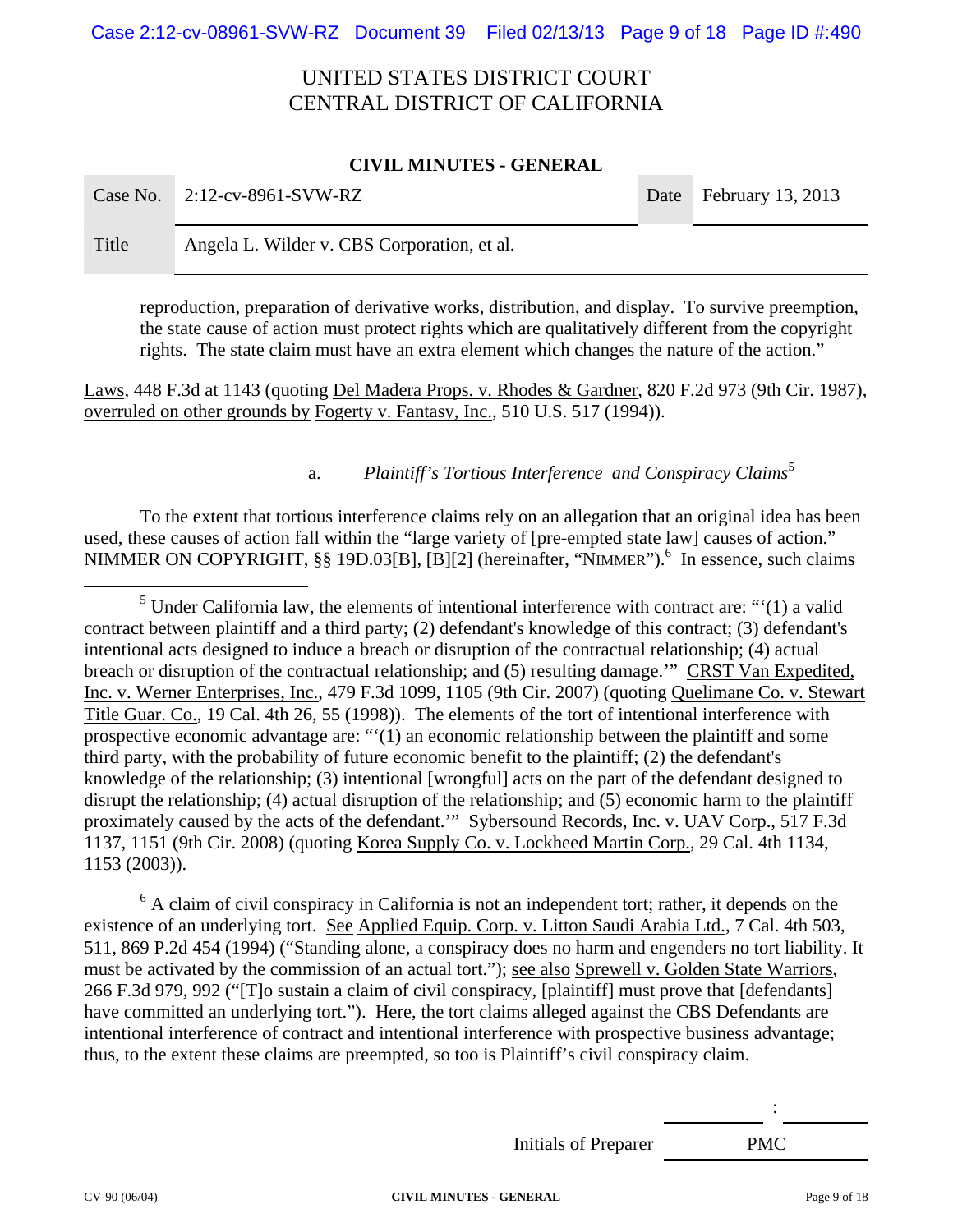Case 2:12-cv-08961-SVW-RZ Document 39 Filed 02/13/13 Page 10 of 18 Page ID #:491

# UNITED STATES DISTRICT COURT CENTRAL DISTRICT OF CALIFORNIA

#### **CIVIL MINUTES - GENERAL**

|       | Case No. $2:12$ -cv-8961-SVW-RZ             | Date February 11, 2013 |
|-------|---------------------------------------------|------------------------|
|       |                                             |                        |
| Title | Angela L. Wilder v. CBS Corporation, et al. |                        |

seek recovery for "the alleged encroachment on one's exclusive right to profit from sale or reproduction of one's original work(s) of authorship," and therefore are not "qualitatively different" from those rights protected by copyright. Idema v. Dreamworks, Inc., 162 F. Supp. 2d 1129, 1193 (C.D. Cal. 2001), aff'd in part, dismissed in part on other grounds, 90 F. App'x 496 (9th Cir. 2003); see also NIMMER § 1.01[B][1][a][ii] ("Insofar as unauthorized reproduction, distribution, performance, or display causes the plaintiff to lose the benefits that would flow from an actual or prospective contract do not appear to differ qualitatively from rights under copyright," as copyright "also contemplates loss of actual or prospective contract benefit by reason of such unauthorized acts."). Courts considering claims of intentional interference with contract and intentional interference with prospective economic advantage have held them both preempted when based on an allegation that a defendant used a plaintiff's idea without her authorization. See Sybersound, 517 F.3d at 1151 (holding that "to the extent an alleged wrongful act by the Corporation Defendants is based on copyright infringement, it is preempted"); Wild v. NBC Universal, Inc., 788 F. Supp. 2d 1083, 1110-11 (C.D. Cal. 2011) (finding a claim of intentional interference with prospective economic advantage preempted when the plaintiff alleged that the defendants "were aware of certain unspecified continuing and advantageous economic relationships and intended to interfere with and disrupt them by wrongfully incorporating themes, story lines, plots, characters, and locations of [the plaintiff's work] into [the defendant's work]"); Idema, 162 F. Supp. 2d at 1193 (finding a claim of intentional interference with prospective economic advantage preempted when the plaintiff alleged that the defendants copied the contents of plaintiff's original work); see also See Stromback v. New Line Cinema, 384 F.3d 283, 306 (6th Cir. 2004) ("Generally, tortious interference claims (with contract or prospective economic advantage) are held to be preempted because the rights asserted in such claims are not qualitatively different from the rights protected by copyright."); Harper & Row Publishers, Inc. v. Nation Enterprises, 723 F.2d 195, 201 (2d Cir. 1983) rev'd on other grounds, 471 U.S. 539 (1985) (holding that a tortious interference with contract claim was preempted by the Act where the claim alleged an "unauthorized publication").

Here, Plaintiff's tortious interference and conspiracy claims each arise out of her allegation that Defendants took Plaintiff's "confidential and original work and exploit[ed] it for their own gains when they produced and distributed 'The Talk.'" Compl. ¶¶ 106, 112, 123. This allegation amounts to nothing more than a claim that Defendants encroached upon Plaintiff's exclusive right to profit from sale or reproduction of Plaintiff's original work, and therefore, like the claims in Idema and Wild, are not "qualitatively different" from those guaranteed by the Copyright Act. These claims are thus preempted by the Copyright Act.

Plaintiff argues that her tortious interference with contract claim is not preempted because the claim involves her "contractual rights"—that is, the benefits that "would have flown from the

Initials of Preparer PMC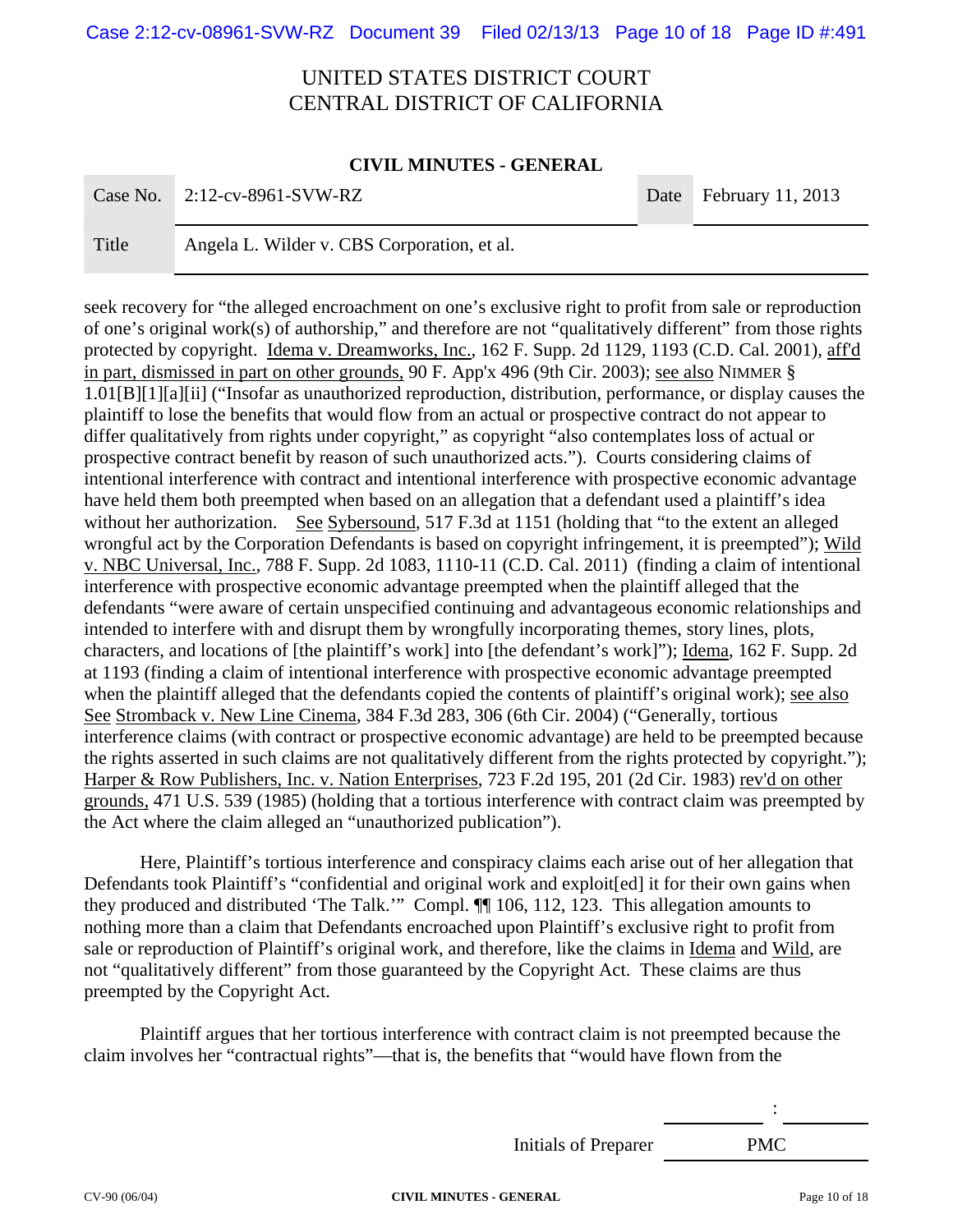Case 2:12-cv-08961-SVW-RZ Document 39 Filed 02/13/13 Page 11 of 18 Page ID #:492

# UNITED STATES DISTRICT COURT CENTRAL DISTRICT OF CALIFORNIA

#### **CIVIL MINUTES - GENERAL**

|       | Case No. $2:12$ -cv-8961-SVW-RZ             | Date February 13, 2013 |
|-------|---------------------------------------------|------------------------|
| Title | Angela L. Wilder v. CBS Corporation, et al. |                        |

performance of her implied contract with Sony." In support of this assertion, she relies upon a case from the Northern District of California, Brackett v. Hilton Hotels Corp., 619 F. Supp. 2d 810, 822 (N.D. Cal. 2008), which in turn relied upon the Ninth Circuit's decision in Altera Corp. v. Clear Logic, Inc., 424 F.3d 1079 (2005). Altera dealt with a materially different right: the right of a contracting party to limit the *use* of a product licensed to its customers. The plaintiff in Altera licensed software that created a file called a bitstream; the bitstream, in turn, was used to design computer chips individually tailored to meet a customer's needs. Id. at 1081-82. In order to use the software, customers were required to employ the plaintiff in manufacturing the chips designed by the bitstream. Id. at 1082. The plaintiff alleged that the defendant offered to manufacture chips for plaintiff's customers with the bitstream, thereby inducing the customers to intentionally breach their agreement with plaintiff. Id. Under these facts, the Ninth Circuit held that the plaintiff's claim of intentional interference with contractual relationships was not preempted by the Copyright Act because the right at issue was the "use of the bitstream"—a right guaranteed by the contract—not the "reproduction of the software." Id. at 1189. In other words, the claim against the defendant was that they induced the customers to use the software in a manner proscribed by the explicit terms of the contract, *not* that they took the software, copied it, and reproduced it for sale.

Here, by contrast, Plaintiff's alleges a run-of-the-mill copyright claim: that Defendants *copied*  and *reproduced* her original work without her permission. Unlike the plaintiff in Altera, Plaintiff does not allege that defendants *used* an end-product in a way proscribed by the implied contract, but rather that they *copied, reproduced* and *distributed* her work without her permission. Other courts considering the issue have similarly drawn the use/reproduction distinction. See ProCD, Inc. v. Zeidenberg, 86 F.3d 1447, 1454 (7th Cir. 1996) (holding that an impermissible use of copyrighted data supported a claim for tortious interference with contract that was not preempted by the Copyright Act); Nat'l Car Rental Sys., Inc. v. Computer Associates Int'l, Inc., 991 F.2d 426, 432 (8th Cir. 1993) (holding that a claim based on an allegation that a use exceeding a software license was not preempted by the Copyright Act); G.S. Rasmussen & Associates, Inc. v. Kalitta Flying Serv., Inc., 958 F.2d 896, 904 (9th Cir. 1992) (noting that a plaintiff's complaint about an improper use of a document was not preempted by the Copyright Act, but that were he claiming "an exclusive right to copy the [documents], his claim would surely be preempted by the Copyright Act.").<sup>7</sup>

Initials of Preparer PMC

 <sup>7</sup>  $\frac{7}{1}$  Plaintiff further cites to the Ninth Circuit's decisions in <u>Montz</u> and Grosso for the proposition that "contractual rights are qualitatively different from the rights arising under the Copyright Act." These two decisions involved an entirely different cause of action—breach of implied contract, a claim asserted by Plaintiff which no party contends is preempted.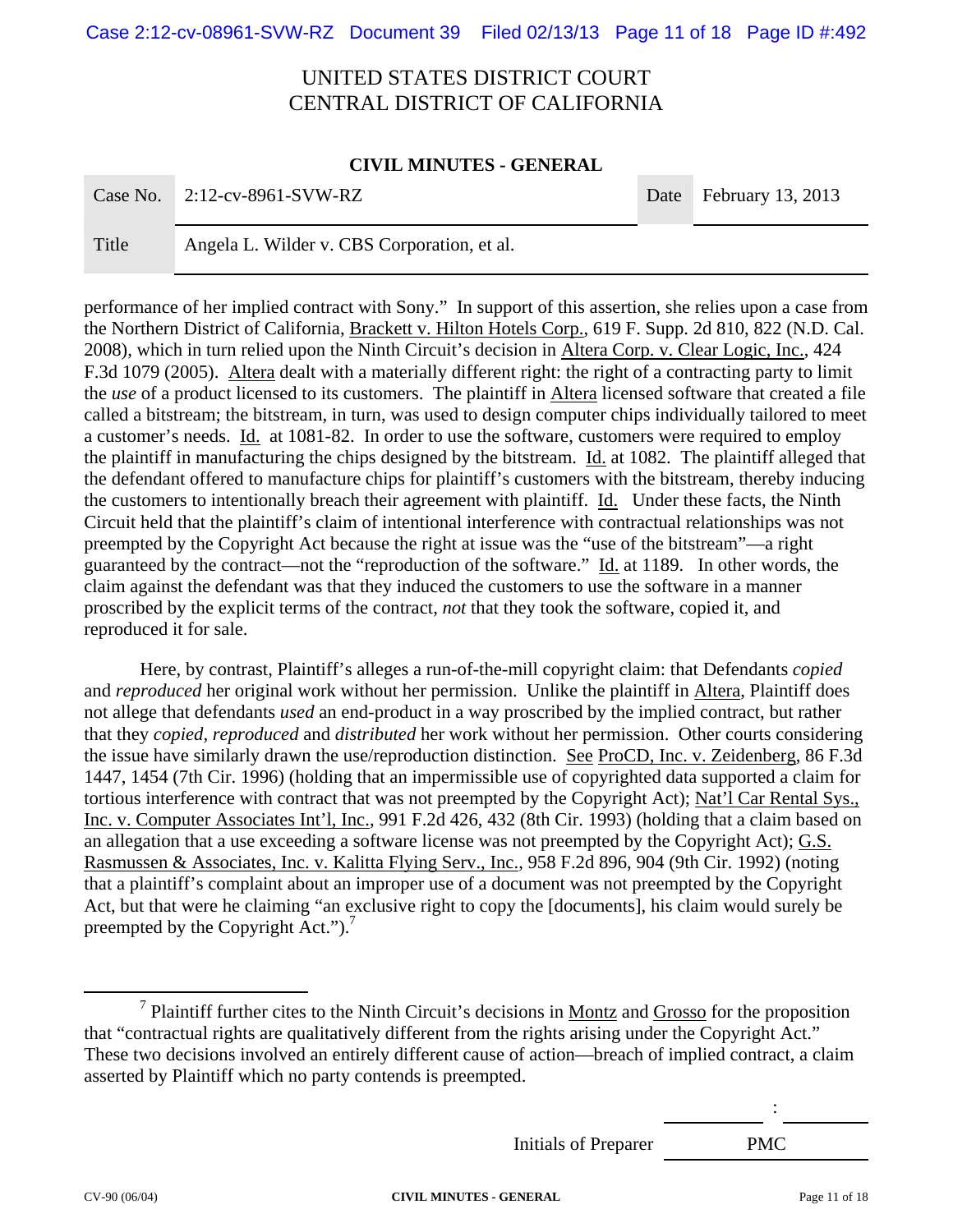Case 2:12-cv-08961-SVW-RZ Document 39 Filed 02/13/13 Page 12 of 18 Page ID #:493

# UNITED STATES DISTRICT COURT CENTRAL DISTRICT OF CALIFORNIA

#### **CIVIL MINUTES - GENERAL**

|       | Case No. $2:12$ -cv-8961-SVW-RZ             | Date February 11, 2013 |
|-------|---------------------------------------------|------------------------|
| Title | Angela L. Wilder v. CBS Corporation, et al. |                        |

Plaintiff next contends that both of her tortious interference claims are not preempted because they each include "extra elements" that are not part of a copyright claim. As to her intentional interference with contract claim, Plaintiff argues that the requirements that a valid contract exist, and that Defendants knew of, intentionally interfered, and disrupted the contract, are "extra elements" that bring her claim outside of the Copyright Act's preemption. However, as Nimmer explains, these additional elements "merely mean[] that the state-created right is narrower than its copyright counterpart, not that it is qualitatively different so as to preclude preemption." NIMMER § 1.01[B][1][a][ii] (footnotes omitted). Courts have routinely rejected similar arguments. See Data Gen. Corp. v. Grumman Sys. Support Corp., 36 F.3d 1147, 1164-65 (1st Cir. 1994) abrogated on other grounds by Reed Elsevier, Inc. v. Muchnick, 559 U.S. 154 (2010) (noting that "a state claim of tortious interference with contractual relations may require elements of awareness and intentional interference not necessary for proof of copyright infringement. And yet, such an action is equivalent in substance to a copyright infringement claim where the additional elements merely concern *the extent to which* authors and their licensees can prohibit unauthorized copying by third parties."); Harper & Row, 723 F.2d at 201("[T]he fact that cross-appellants pleaded additional elements of awareness and intentional interference, not part of a copyright infringement claim, goes merely to the scope of the right; it does not establish a qualitatively different conduct on the part of the infringing party, nor a fundamental nonequivalence between the state and federal rights implicated."); Tingley Sys., Inc. v. CSC Consulting, Inc., 152 F. Supp. 2d 95, 111 (D. Mass. 2001) (holding that a claim of intentional interference with contract was preempted and noting that the elements of awareness and intentional interference did not establish a "fundamentally or qualitatively different element.").

Similarly, the "extra elements" of intentional interference with prospective economic advantage of showing an economic relationship between the plaintiff and a third party that a defendant knew of, intentionally designed to disrupt, and actually disrupted are not "qualitatively different" elements, and these additional requirements do not bring such a claim outside the scope of Copyright Act preemption. See Idema, 162 F. Supp. 2d at 1193 ("Plaintiffs merely claim that Defendants copied the contents of Idema's Story *with the intent* of interfering with some unspecified possibilities that Plaintiffs would be able to sell that story to one or more potential buyers. This is merely a restatement of Plaintiffs' copyright claim, and on that basis is preempted."); Worth v. Universal Pictures, Inc., 5 F. Supp. 2d 816, 822 (C.D. Cal. 1997) (rejecting the argument that an additional element of intent in an interference with economic advantage claim is "qualitatively different" for preemption purposes); Motown Record Corp. v. George A. Hormel & Co., 657 F. Supp. 1236, 1240 (C.D. Cal. 1987) ("Elements such as awareness or intent may alter the scope of the action but not its nature . . . . [Therefore, plaintiffs'] causes of action for intentional and negligent interference with prospective business advantage are preempted by federal  $law.'$ ).

Initials of Preparer PMC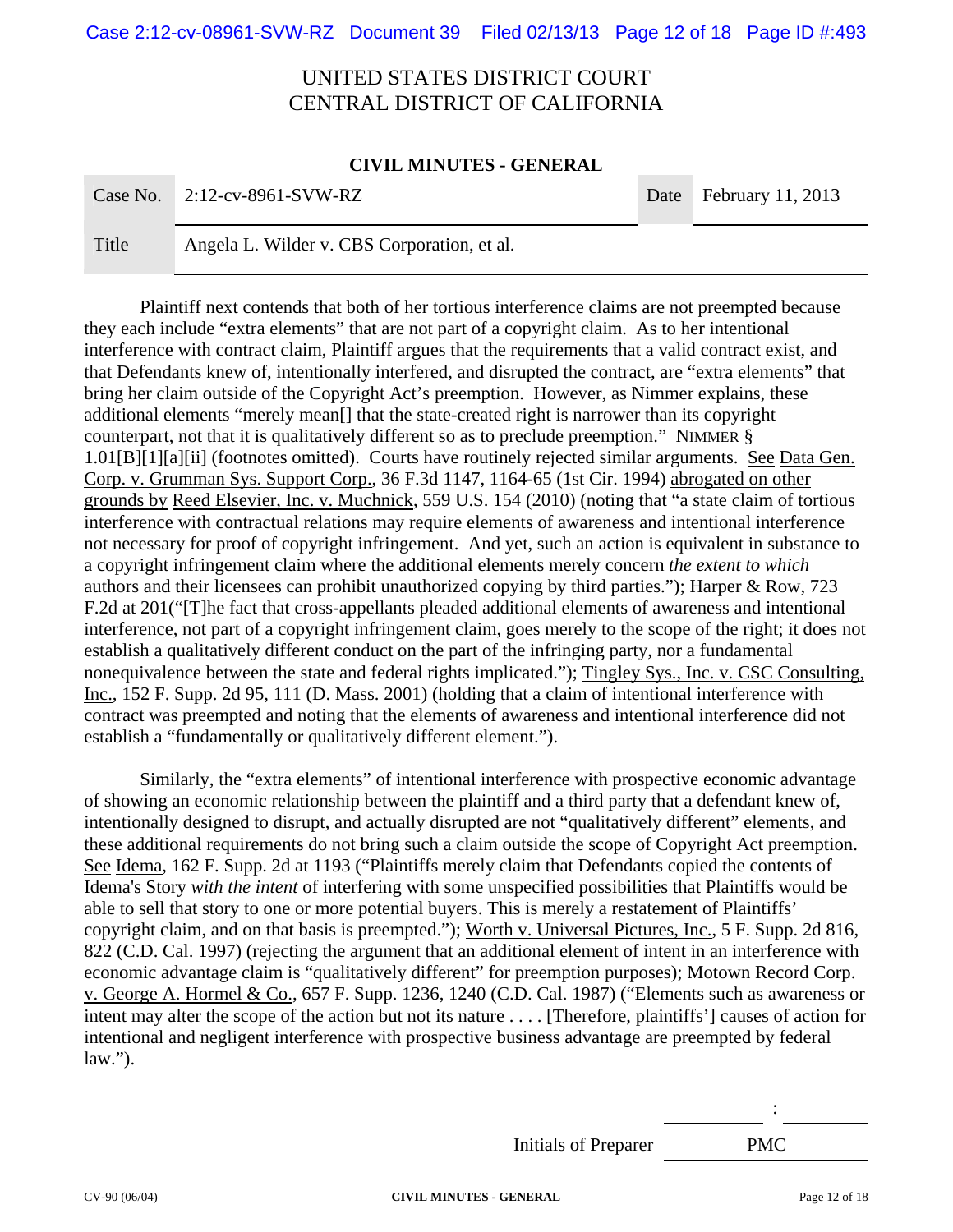# UNITED STATES DISTRICT COURT CENTRAL DISTRICT OF CALIFORNIA

#### **CIVIL MINUTES - GENERAL**

|       | Case No. $2:12$ -cv-8961-SVW-RZ             | Date February 13, 2013 |
|-------|---------------------------------------------|------------------------|
| Title | Angela L. Wilder v. CBS Corporation, et al. |                        |

### b. *Plaintiff's Unfair Competition Claim Arising out of Her Tortious Interference Claims*

The Ninth Circuit has explicitly found that claims of unfair competition brought under California's Business and Professions Code § 17200 are preempted if they are based on rights granted by the Copyright Act. See Kodadek v. MTV Networks, Inc., 152 F.3d 1209, 1213 (9th Cir. 1998); see also Wild v. NBC Universal, Inc., 788 F. Supp. 2d at 1111 (finding an unfair competition claim preempted by the Copyright Act where the plaintiff alleged that the defendants had "improperly and unlawfully taken commercial advantage of [Plaintiff's] investment in his copyright works"). Here, Plaintiff alleges that Defendants "stole" her ideas and "used the Treatment . . . to create the television show, 'The Talk'" without her permission. As explained above, this allegation does nothing more than reiterate the rights guaranteed Plaintiff under the Copyright Act. Therefore, this claim is also preempted.

### **V. ANTI-SLAPP MOTION**

In addition to their motion to dismiss, the CBS Defendants brought a special motion to strike the allegations against them, pursuant to California's anti-Strategic Lawsuits Against Public Participation ("anti-SLAPP") statue, California Code of Civil Procedure § 425.16. Although the CBS Defendants prevailed on their motion to dismiss, resolution of this motion does not "moot the anti-SLAPP motion, because the anti-SLAPP statute mandates that 'a prevailing defendant on a special motion to strike shall be entitled to recover his or her attorney's fees and costs."" Collins v. Allstate Indem. Co., 428 F. App'x 688, 690 (9th Cir. 2011) (quoting Cal. Civ. Proc. Code § 415.16(c)(1)); see also Pandora Jewelry, LLC v. Bello Paradiso, LLC, No. CIV S-08-3108LKK/DAD, 2009 WL 1953468, at \*3 (E.D. Cal. July 1, 2009) ("California courts of appeal agree that when a claim is dismissed after an anti-SLAPP motion is filed but before the motion is heard, the movant will sometimes, but not always, have 'prevailed' within the meaning of the statute, such that fee shifting is appropriate."); Sylmar Air Conditioning v. Pueblo Contracting Services, Inc., 122 Cal. App. 4th 1049, 1055 (2004) ("Nor is the issue of [awarding] attorney fees and costs [under the anti-SLAPP statute] rendered moot even by an involuntary dismissal after a demurrer is sustained without leave to amend."); White v. Lieberman, 103 Cal. App. 4th 210, 220-221 (2002) (same).

The anti-SLAPP statute provides:

Initials of Preparer PMC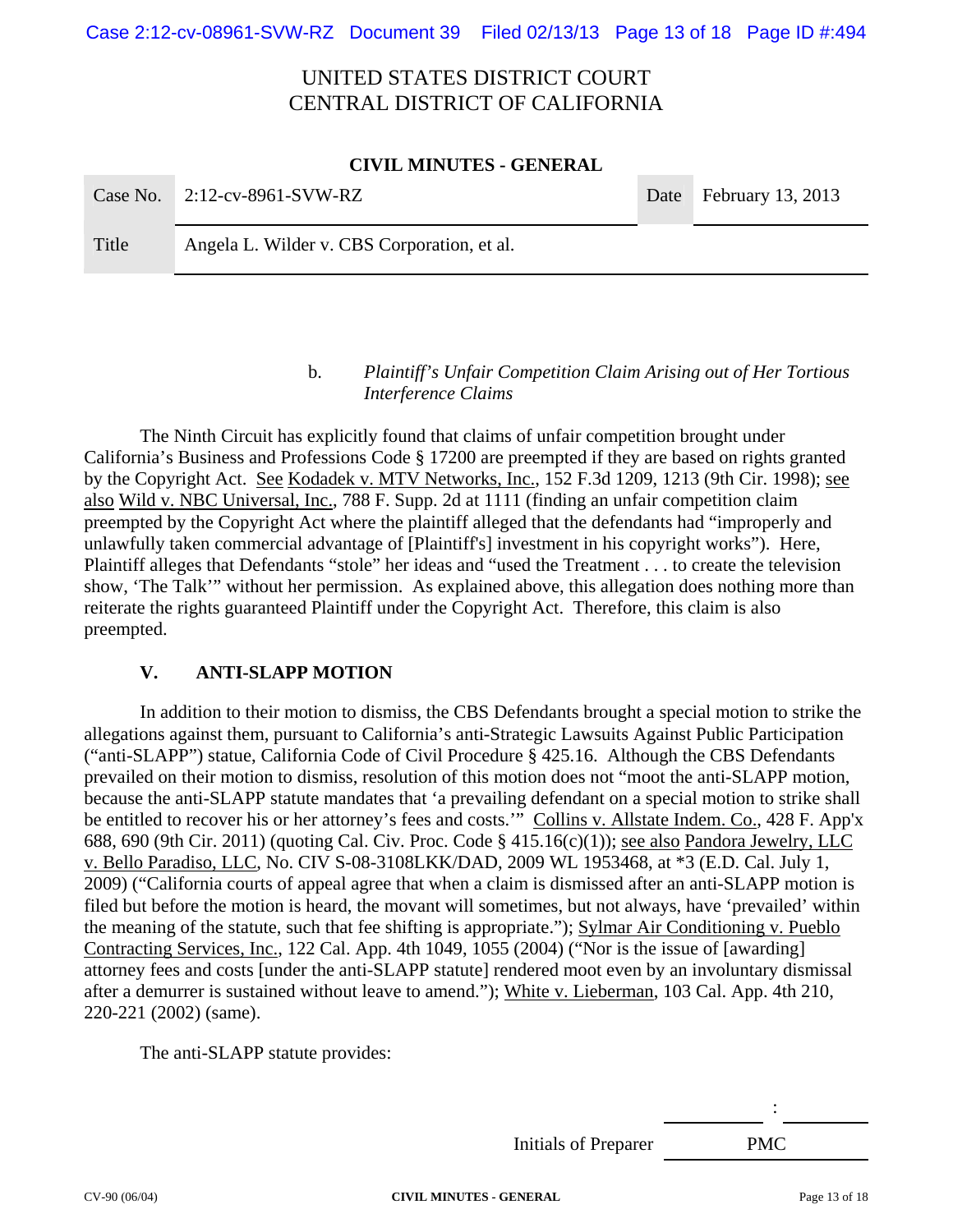Case 2:12-cv-08961-SVW-RZ Document 39 Filed 02/13/13 Page 14 of 18 Page ID #:495

# UNITED STATES DISTRICT COURT CENTRAL DISTRICT OF CALIFORNIA

#### **CIVIL MINUTES - GENERAL**

|       | Case No. $2:12$ -cv-8961-SVW-RZ             | Date February 11, 2013 |
|-------|---------------------------------------------|------------------------|
| Title | Angela L. Wilder v. CBS Corporation, et al. |                        |

A cause of action against a person arising from any act of that person in furtherance of the person's right of petition or free speech under the United States Constitution or the California Constitution in connection with a public issue shall be subject to a special motion to strike, unless the court determines that the plaintiff has established that there is a probability that the plaintiff will prevail on the claim.

Cal. Code Civ. Proc. § 425.16(b)(1). The statute is to "be construed broadly," Cal. Code Civ. Proc. § 425.16(a), and entitles a prevailing defendant to "recover his or her attorney's fees and costs." Cal. Code Civ. Proc. § 425.16(c)(1). Moreover, the statute applies in federal court. See DC Comics v. Pac. Pictures Corp., 11-56934, 2013 WL 119716, at \*2 n.5 (9th Cir. Jan. 10, 2013) ("We have held that [an anti-SLAPP motion] is available against state law claims brought in federal court.") (citing Thomas v. Fry's Electronics*,* 400 F.3d 1206, 1206 (9th Cir. 2005).

 Anti-SLAPP motions are subject to a two-step analysis with shifting burdens. "First, the defendant must make a prima facie showing that the plaintiff's suit arises from an act in furtherance of the defendant's rights of petition or free speech. Second, once the defendant has made a prima facie showing, the burden shifts to the plaintiff to demonstrate a probability of prevailing on the challenged claims." Mindys Cosmetics, Inc. v. Dakar, 611 F.3d 590, 595 (9th Cir. 2010) (internal citations and quotation marks omitted). The defendant "need not show that the plaintiff's suit was brought with the intention to chill the defendant's speech or that any speech was actually chilled." Id. (internal citations and quotation marks omitted).

### **A. Protected Act**

In order to prevail on their anti-SLAPP motion, Defendants bear the burden of making a "threshold showing" that "'the act or acts of which the plaintiff complains were taken in furtherance of [their] right of petition or free speech under the United States or California Constitution in connection with a public issue or an issue of public interest." Hilton v. Hallmark Cards, 599 F.3d 894, 903 (9th Cir. 2010) (quoting Equilon Enters., LLC v. Consumer Cause, Inc., 29 Cal. 4th 53, 67 (2002)). Although this first step is "somewhat amorphous," Hilton, 599 F.3d at 903, in most cases it involves a three-step analysis: first, determining what activity underlies the cause of action; second, determining whether that activity was in furtherance of defendants' right of free speech; and third, whether the activity is in "connection with a public issue" or an issue of public interest. See Tamkin v. CBS Broad., Inc., 193 Cal. App. 4th 133, 142-43 (2011) ("A cause of action arises from protected activity within the meaning of section 425.16, subdivision (e)(4) if (1) defendants' acts underlying the cause of action, and on which the cause of action is based, (2) were acts in furtherance of defendants' right of petition or free

Initials of Preparer PMC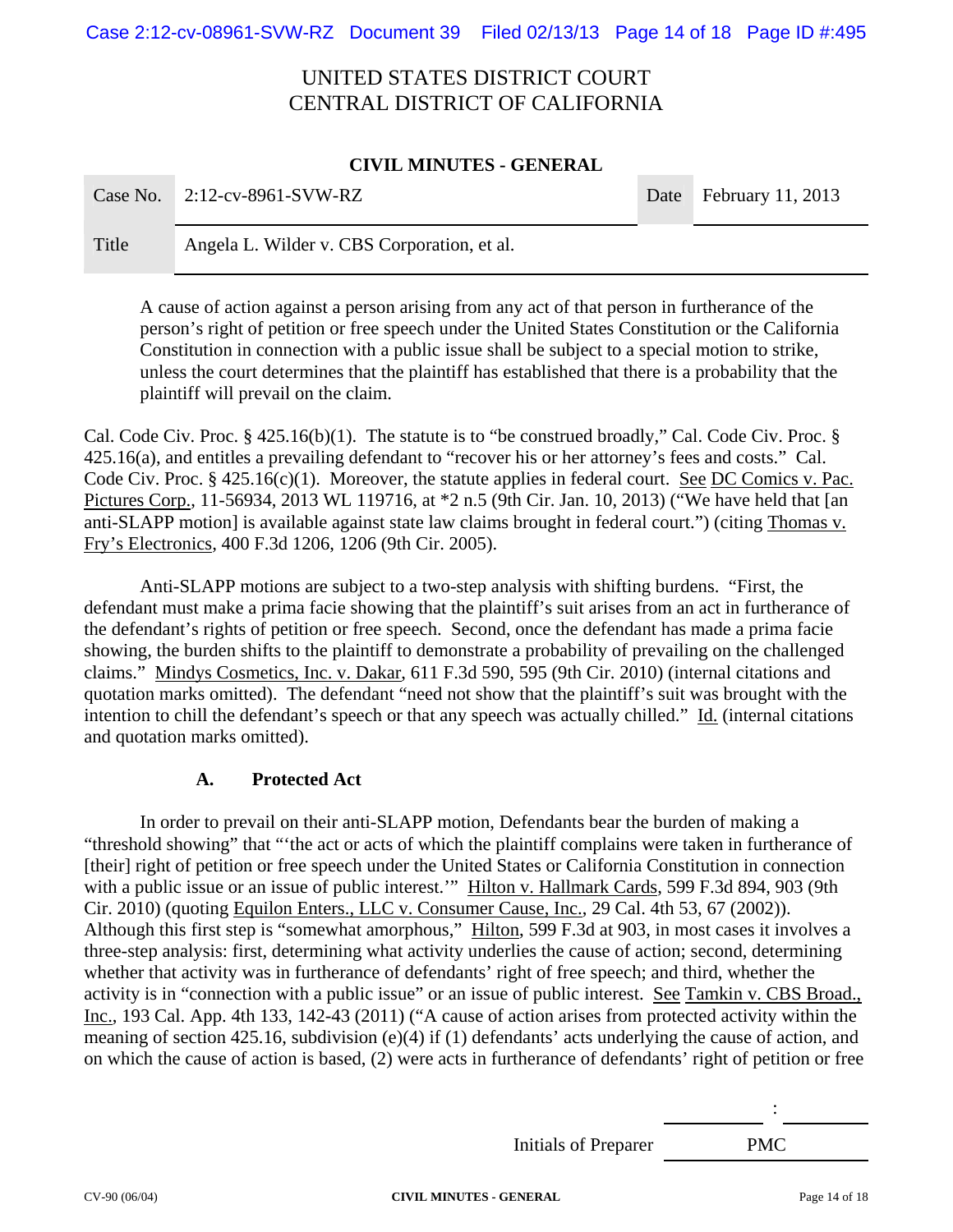Case 2:12-cv-08961-SVW-RZ Document 39 Filed 02/13/13 Page 15 of 18 Page ID #:496

# UNITED STATES DISTRICT COURT CENTRAL DISTRICT OF CALIFORNIA

#### **CIVIL MINUTES - GENERAL**

| Case No. | $2:12$ -cv-8961-SVW-RZ                      | Date February 13, 2013 |
|----------|---------------------------------------------|------------------------|
| Title    | Angela L. Wilder v. CBS Corporation, et al. |                        |

speech (3) in connection with a public issue."); <u>see also Hilton</u>, 599 F.3d at 903-905 (noting that to make the requisite threshold showing, a defendant must demonstrate that the activity that gives rise to the plaintiff's claims must be "in furtherance" of the exercise of free speech rights, and that the activity must be "in connection with a public issue or an issue of public interest").

## 1. The Activity $8$

In determining which acts form the basis of a plaintiff's claims, a court "focus[es] on the specific nature of the challenged protected conduct, rather than the generalities that might be abstracted from it." Tamkin, 193 Cal. App. 4th at 143 (internal citations and quotation marks omitted). The California Supreme Court has cautioned that the "anti-SLAPP statute's definitional focus is not the form of the plaintiff's cause of action but, rather, the defendant's *activity* that gives rise to his or her asserted liability—and whether that activity constitutes protected speech or petitioning." Robles v. Chalilpoyil, 181 Cal. App. 4th 566, 575 (2010) (internal citations and quotation marks omitted); see also In re Episcopal Church Cases, 45 Cal. 4th 467, 477, 198 P.3d 66, 73 (2009) ("In the anti-SLAPP context, the critical consideration is whether the cause of action is *based on* the defendant's protected free speech or petitioning activity.") (internal citations and quotation marks omitted). Here, the activities underlying Plaintiff's claims against the CBS Defendants were their development, production, and subsequent distribution of the "The Talk": these actions, according to Plaintiff, were intended to and did induce Sony and Jacobs to breach their contract and/or prospective business relationship with Wilder. See Compl. ¶¶ 106, 112.

Plaintiff asserts that the activity in question is only the "stealing" of her ideas, not the subsequent production and distribution of "The Talk." However, integral to the alleged scheme was the CBS Defendants' offer and subsequent production of "The Talk": Jacobs (and Sony) would not have been induced to break their implied contract with Plaintiff had the CBS Defendants not produced and distributed the show. In short, *what* induced Jacobs and Sony to breach their implied contract is central

Initials of Preparer PMC

 <sup>8</sup>  $8$  In deciding whether a claim arises from an activity taken in furtherance of the exercise of free speech rights, courts consider "the pleadings, and supporting and opposing affidavits stating the facts upon which the liability or defense is based." Navellier v. Sletten, 29 Cal. 4th 82, 89 (2002) (internal citations and quotation marks omitted).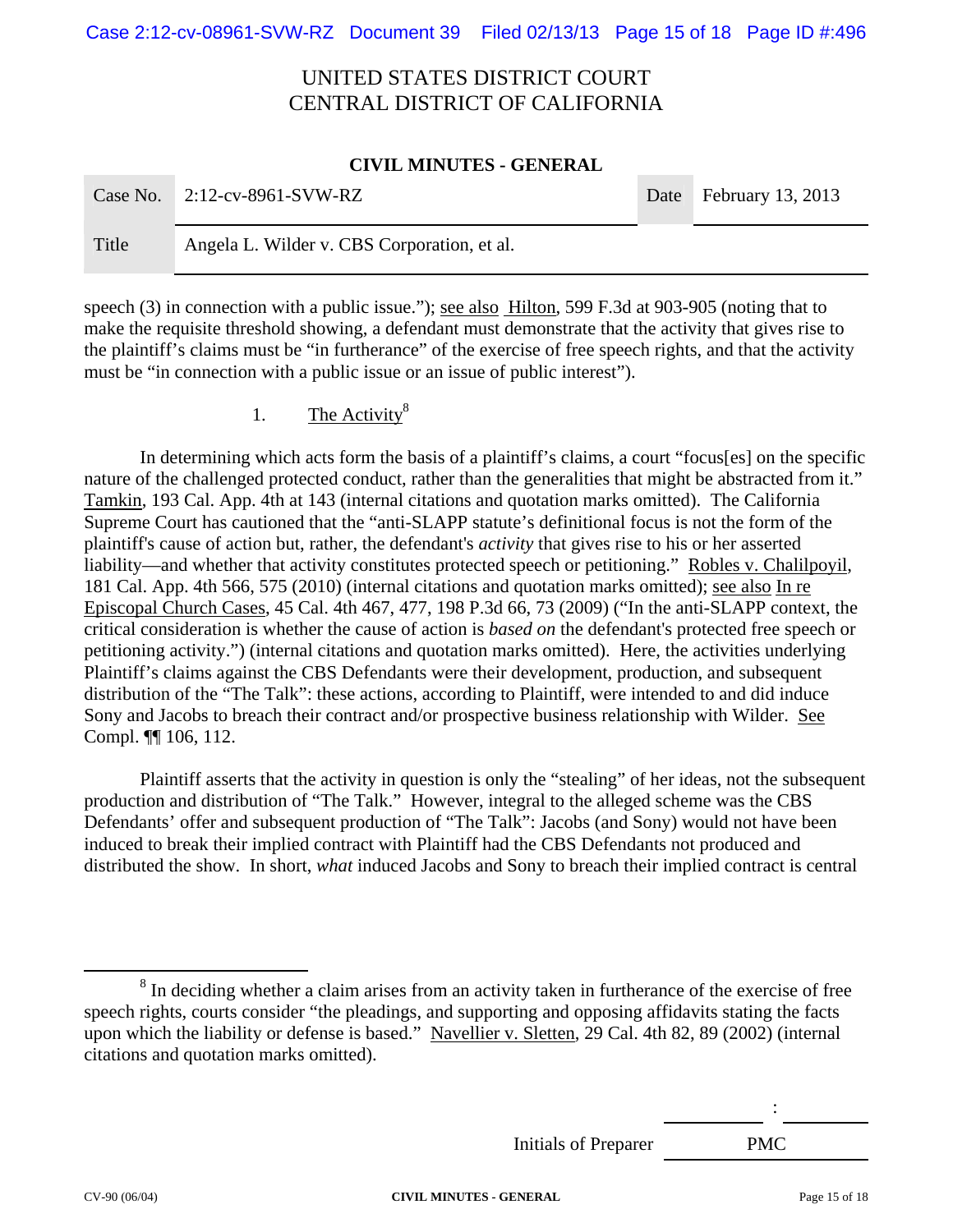# UNITED STATES DISTRICT COURT CENTRAL DISTRICT OF CALIFORNIA

#### **CIVIL MINUTES - GENERAL**

|       | Case No. $2:12$ -cv-8961-SVW-RZ             | Date February 11, 2013 |
|-------|---------------------------------------------|------------------------|
| Title | Angela L. Wilder v. CBS Corporation, et al. |                        |

to Plaintiff's allegations against CBS Defendant: and here, the offer to, and subsequent production of, "The Talk" was what induced them to do so.<sup>9</sup>

### 2. In Furtherance of The Exercise of Free Speech Rights

"An act is in furtherance of the right of free speech if the act helps to advance that right or assists in the exercise of that right." Tamkin, 193 Cal. App. 4th at 133. Moreover, "[t]he creation of a television show is an exercise of free speech." Id. Under California law, the actions giving rise to Plaintiff's claims against the CBS Defendants—the production and distribution of "The Talk"—are clearly "in furtherance" of the right to free speech. See id. ("Here, defendants' acts helped to advance or assist in the creation, casting, and broadcasting of an episode of a popular television show."); Lieberman v. KCOP Television, Inc., 110 Cal. App. 4th 156, 166 (2003) (finding newsgathering to be in furtherance of the right to free speech); see also Seelig v. Infinity Broad. Corp., 97 Cal. App. 4th 798, 807-08 (2002) (finding on-air radio discussion of plaintiff's participation in a reality show protected activity); Olson v. Cohen, No. B221956, 2011 WL 4014478, at \*8 (Cal. Ct. App. Sept. 12, 2011) (finding actions taken in the making of a film to be in furtherance of making the movie and "thusly entitled to constitutional protection.").

Plaintiff attempts to distinguish Tamkin, arguing that the conduct in question in that case related to the creation and broadcast of a single episode rather than the concept of a show. For anti-SLAPP purposes, this is a distinction without a difference: the CBS Defendants' efforts to produce and distribute "The Talk" are clearly actions *in furtherance* of the ultimate broadcast of show. Just as newsgathering was held to be in furtherance of the ultimate broadcast (and therefore, in furtherance of the right to speech) in Lieberman, so too are the production and distribution efforts in furtherance of the broadcast of the "The Talk." Moreover, imposing such a limitation on the anti-SLAPP statue's reach flies in the face of the California legislature's command that the statue is to be "construed broadly." Cal. Civ. Proc. Code § 425.16(a). Similarly, Plaintiff's argument that anti-SLAPP does not apply to the activity in question because the conduct was taken in furtherance of an entertainment, as opposed to a news, broadcast is unavailing: "The constitutional guarantees of freedom of expression apply with equal force

Initials of Preparer PMC

 $\frac{1}{9}$ <sup>9</sup> Moreover, Plaintiff's protestations that she has no quarrel with the broadcast of "The Talk," but only wants to be paid for it, does not alter the Court's analysis. "The defendant need not show that plaintiff's suit was brought with the intention to chill defendant's speech; the plaintiff's 'intentions are ultimately beside the point.'" Bosley Med. Inst., Inc. v. Kremer, 403 F.3d 672, 682 (9th Cir. 2005) (quoting Equilon Enters., LLC, 29 Cal. 4th at 67).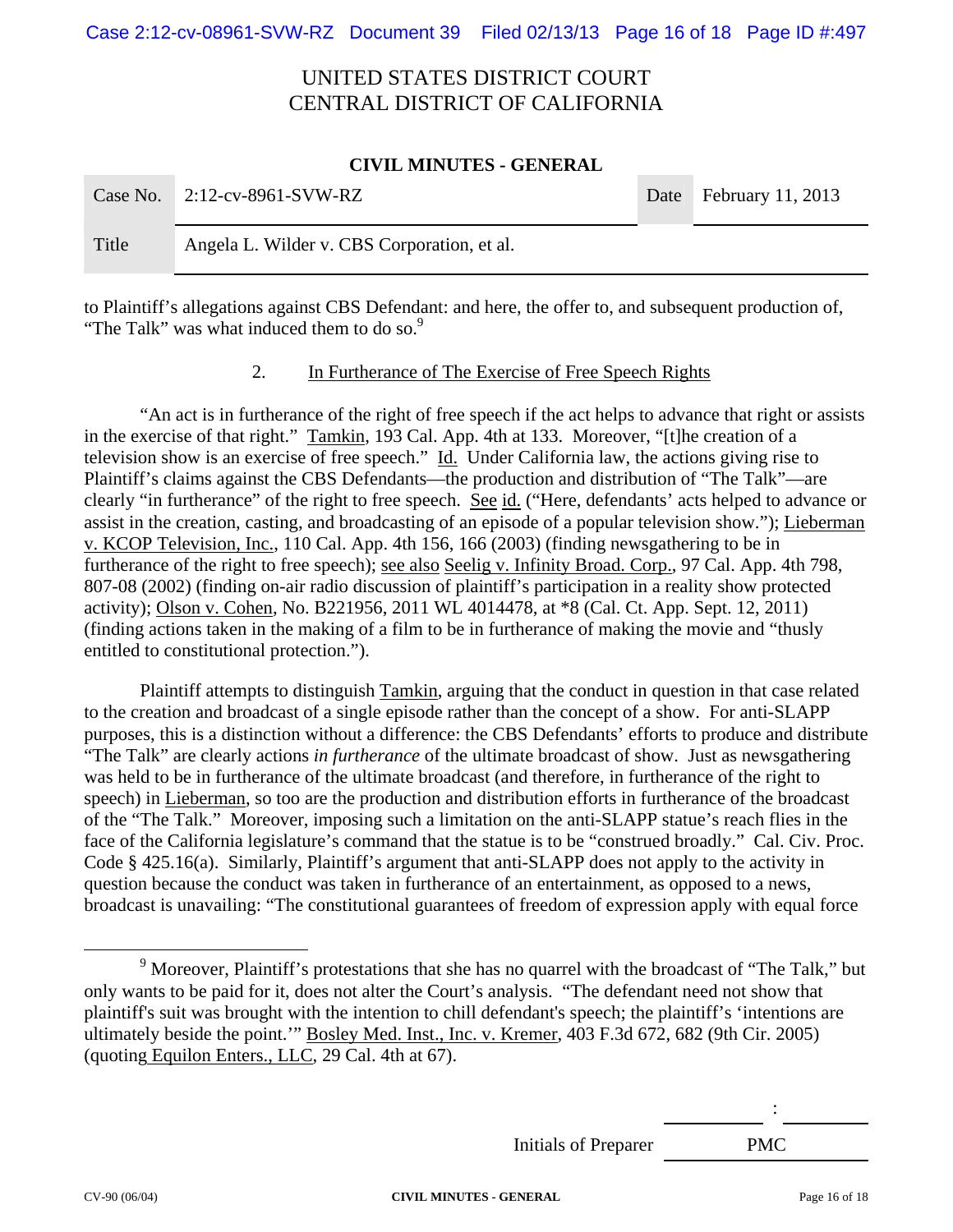Case 2:12-cv-08961-SVW-RZ Document 39 Filed 02/13/13 Page 17 of 18 Page ID #:498

# UNITED STATES DISTRICT COURT CENTRAL DISTRICT OF CALIFORNIA

#### **CIVIL MINUTES - GENERAL**

|       | Case No. $2:12$ -cv-8961-SVW-RZ             | Date February 13, 2013 |
|-------|---------------------------------------------|------------------------|
| Title | Angela L. Wilder v. CBS Corporation, et al. |                        |

to the publication whether it be a news report or an entertainment feature." Lyle v. Warner Bros. Television Productions, 38 Cal. 4th 264, 296 (2006); see also Zacchini v. Scripps-Howard Broad. Co., 433 U.S. 562, 578 (1977) ("There is no doubt that entertainment, as well as news, enjoys First Amendment protection."). Finally, Plaintiff's argument that her claim is merely a "contract dispute" that renders anti-SLAPP inapplicable is a misstatement of California law: the California Supreme Court has held that "conduct alleged to constitute breach of contract may also come within constitutionally protected speech or petitioning." Navellier v. Sletten, 29 Cal. 4th 82, 92 (2002).

#### 3. In Connection with a Public Issue

An issue of public interest is "any issue in which the public is interested. In other words, the issue need not be 'significant' to be protected by the anti-SLAPP statute—it is enough that it is one in which the public takes an interest." Nygard, Inc. v. Uusi-Kerttula, 159 Cal. App. 4th 1027, 1042 (2008). "[T]his requirement, like all of section 425.16, is to be "construed broadly" so as to encourage participation by all segments of our society in vigorous public debate related to issues of public interest." Seelig, 97 Cal. App. 4th at 808. As Plaintiff concedes, this broad definition clearly includes shows such as "The Talk," which discusses motherhood, pop culture, current events, and includes celebrity interviews. California courts have routinely found such matters to be "in connection with a public issue" under the anti-SLAPP statue. See Tamkin, 193 Cal. App. 4th at 143 (finding the creation and broadcasting of an episode of the fictional television show *CSI* an issue of public interest "because the public was demonstrably interested in the creation and broadcasting of that episode, as shown by the posting of the casting synopses on various Web sites and the ratings for the episode"); Seeling, 97 Cal. App. 4th at 808 (finding discussion of a plaintiff's appearance the reality television show *Who Wants to Marry a Millionaire* to be "in connection with an issue of public interest").

### **B. Plaintiff's Probability of Prevailing on Her Claims Against the CBS Defendants**

Because the CBS Defendants have made a threshold showing that the activity of which Plaintiff complains were taken in furtherance of their right to free speech in connection with a public issue or an issue of public interest, the burden shifts to Plaintiff to demonstrate a probability of prevailing on her claims. To meet her burden, Plaintiff "must that the complaint is legally and supported by a prima facie showing of facts to sustain a favorable judgment if the evidence submitted by the plaintiff is credited." Price v. Stossel, 620 F.3d 992, 1000 (9th Cir. 2010) (internal citations and quotation marks omitted); see also Navellier, 29 Cal. 4th at 89 (same). As discussed above, Plaintiff cannot prevail on her claims against the CBS Defendants because they are preempted by the Copyright Act; therefore, she cannot

Initials of Preparer PMC